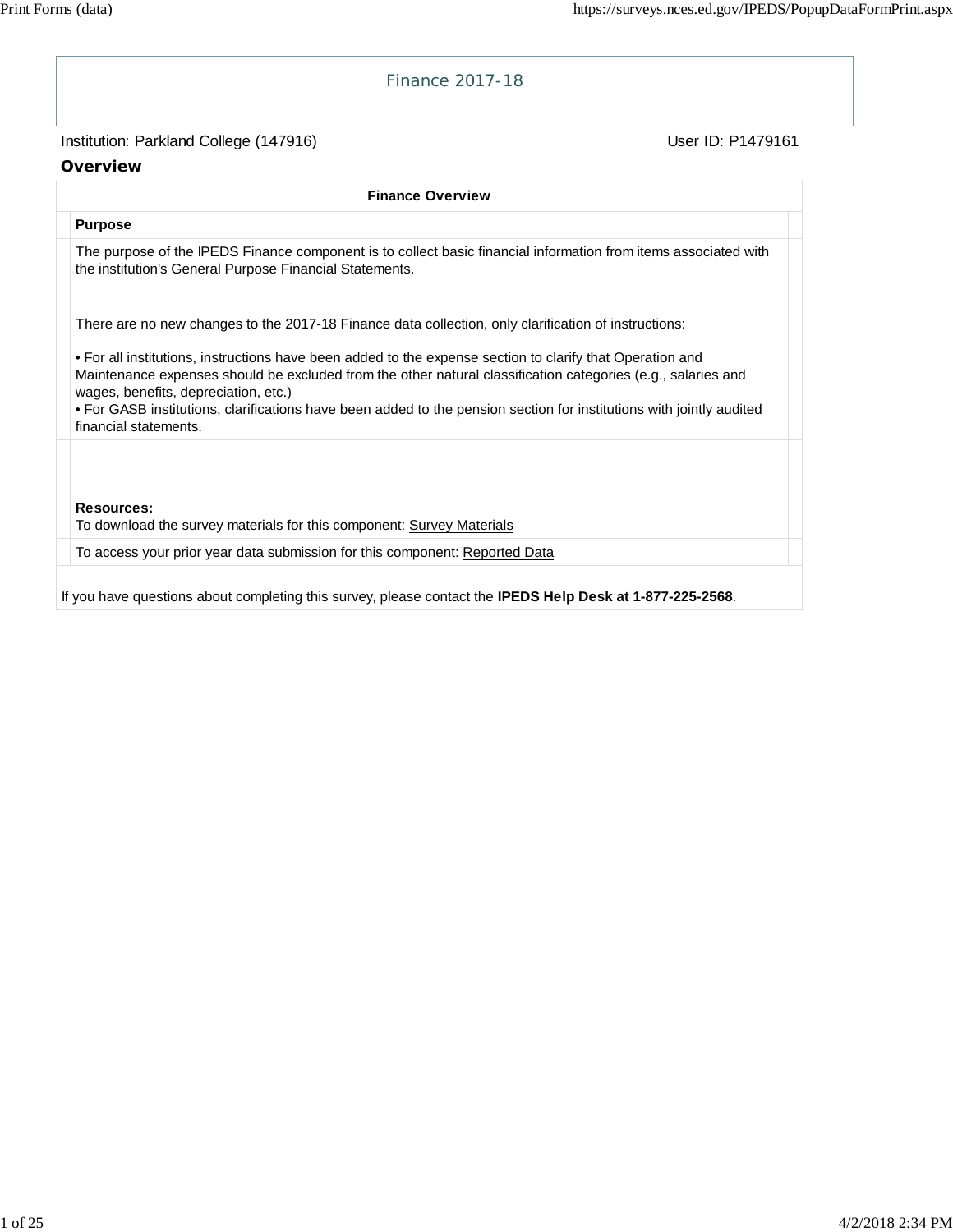#### **Finance - Public institutions**

#### Reporting Standard

**Please indicate which reporting standards are used to prepare your financial statements:** GASB (Governmental Accounting Standards Board), using standards of GASB 34 & 35 **O** | FASB (Financial Accounting Standards Board)

**Please consult your business officer for the correct response before saving this screen.** Your response to this question will determine the forms you will receive for reporting finance data.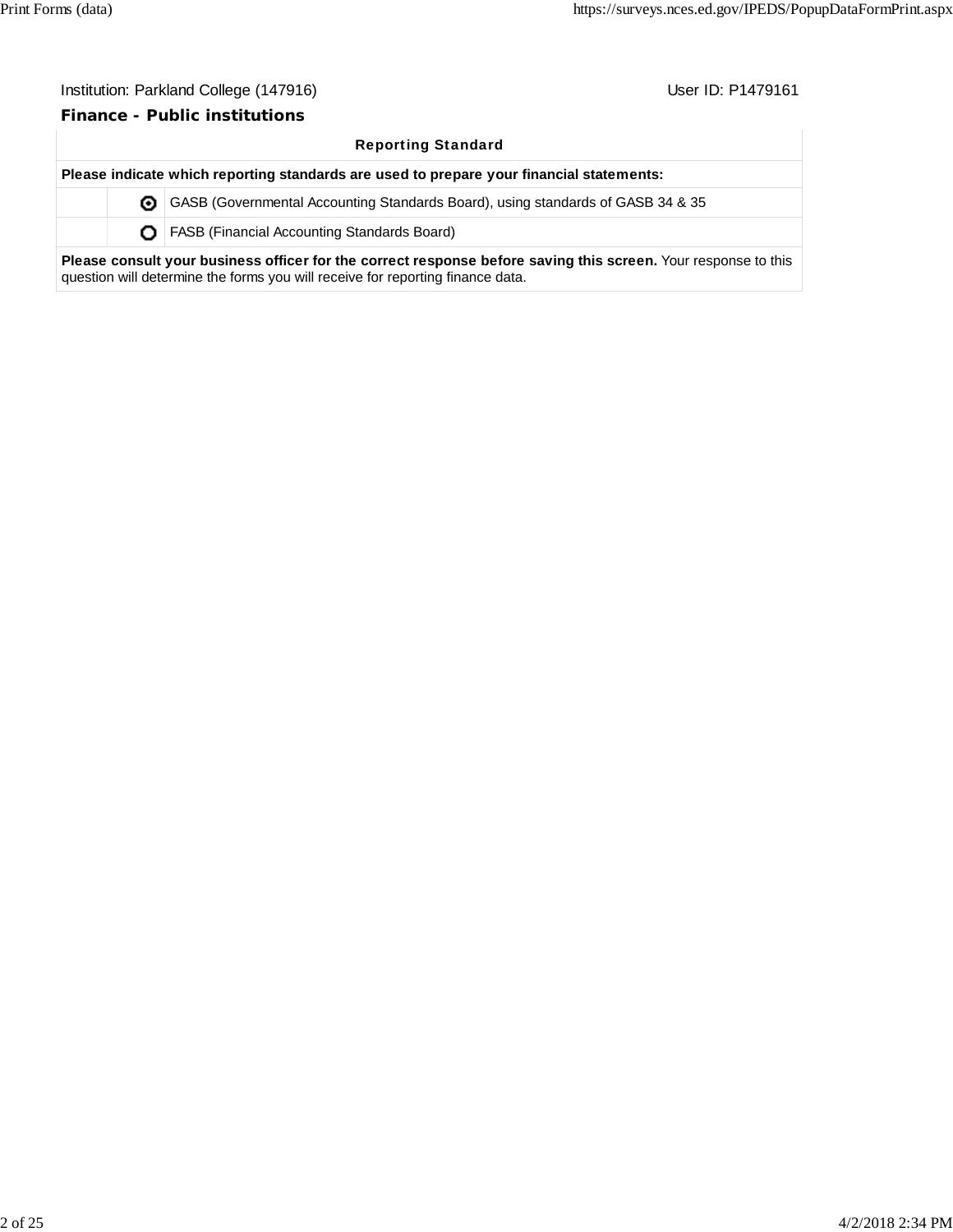### Institution: Parkland College (147916) **Institution: Parkland College (147916)**

# **Finance - Public institutions**

|            |                     | ance - Fublic Institu                                                                                                                                                                                                                                                                      |   | <b>General Information</b>                        |        |                                |                           |      |
|------------|---------------------|--------------------------------------------------------------------------------------------------------------------------------------------------------------------------------------------------------------------------------------------------------------------------------------------|---|---------------------------------------------------|--------|--------------------------------|---------------------------|------|
|            |                     |                                                                                                                                                                                                                                                                                            |   | <b>GASB-Reporting Institutions (aligned form)</b> |        |                                |                           |      |
|            |                     | To the extent possible, the finance data requested in this report should be provided from your institution's audited<br>General Purpose Financial Statements (GPFS). Please refer to the instructions specific to each screen of the survey<br>for details and references.                 |   |                                                   |        |                                |                           |      |
|            |                     | 1. Fiscal Year Calendar                                                                                                                                                                                                                                                                    |   |                                                   |        |                                |                           |      |
|            |                     | This report covers financial activities for the 12-month fiscal year: (The fiscal year reported should be the most<br>recent fiscal year ending before October 1, 2017.)                                                                                                                   |   |                                                   |        |                                |                           |      |
|            |                     | Beginning: month/year (MMYYYY)                                                                                                                                                                                                                                                             |   |                                                   | Month: | $\overline{7}$                 | Year:                     | 2016 |
|            |                     | And ending: month/year (MMYYYY)                                                                                                                                                                                                                                                            |   |                                                   | Month: | 6                              | Year:                     | 2017 |
|            | 2. Audit Opinion    |                                                                                                                                                                                                                                                                                            |   |                                                   |        |                                |                           |      |
|            |                     | Did your institution receive an unqualified opinion on its General Purpose Financial Statements from your auditor for<br>the fiscal year noted above? (If your institution is audited only in combination with another entity, answer this question<br>based on the audit of that entity.) |   |                                                   |        |                                |                           |      |
|            | ◉                   | Unqualified                                                                                                                                                                                                                                                                                | О | <b>Q</b> Qualified<br>(Explain in<br>box below)   |        | (Explain in<br>О<br>box below) | Don't know OR in progress |      |
|            | 3. Reporting Model  | GASB Statement No. 34 offers three alternative reporting models for special-purpose governments like colleges and<br>universities. Which model is used by your institution?                                                                                                                |   |                                                   |        |                                |                           |      |
|            | О                   | <b>Business Type Activities</b>                                                                                                                                                                                                                                                            |   |                                                   |        |                                |                           |      |
|            | О                   | <b>Governmental Activities</b>                                                                                                                                                                                                                                                             |   |                                                   |        |                                |                           |      |
|            | ◉                   | Governmental Activities with Business-Type Activities                                                                                                                                                                                                                                      |   |                                                   |        |                                |                           |      |
|            |                     | 4. Intercollegiate Athletics<br>If your institution participates in intercollegiate athletics, are the expenses accounted for as auxiliary enterprises or<br>treated as student services?                                                                                                  |   |                                                   |        |                                |                           |      |
|            | ◉                   | Auxiliary enterprises                                                                                                                                                                                                                                                                      |   |                                                   |        |                                |                           |      |
|            | О                   | <b>Student services</b>                                                                                                                                                                                                                                                                    |   |                                                   |        |                                |                           |      |
|            |                     | Does not participate in intercollegiate athletics                                                                                                                                                                                                                                          |   |                                                   |        |                                |                           |      |
|            | О                   | Other (specify in box below)                                                                                                                                                                                                                                                               |   |                                                   |        |                                |                           |      |
|            | 5. Endowment Assets | Does this institution or any of its foundations or other affiliated organizations own endowment assets?                                                                                                                                                                                    |   |                                                   |        |                                |                           |      |
|            | о                   | No                                                                                                                                                                                                                                                                                         |   |                                                   |        |                                |                           |      |
|            | ⊙                   | Yes - (report endowment assets)                                                                                                                                                                                                                                                            |   |                                                   |        |                                |                           |      |
| 6. Pension |                     | Does your institution include pension liabilities, expenses, and/or deferrals for one or more defined benefit pension<br>plans in its General Purpose Financial Statements?                                                                                                                |   |                                                   |        |                                |                           |      |
|            | O                   | No                                                                                                                                                                                                                                                                                         |   |                                                   |        |                                |                           |      |
|            | ◉                   | <b>D</b> Yes                                                                                                                                                                                                                                                                               |   |                                                   |        |                                |                           |      |
|            |                     |                                                                                                                                                                                                                                                                                            |   |                                                   |        |                                |                           |      |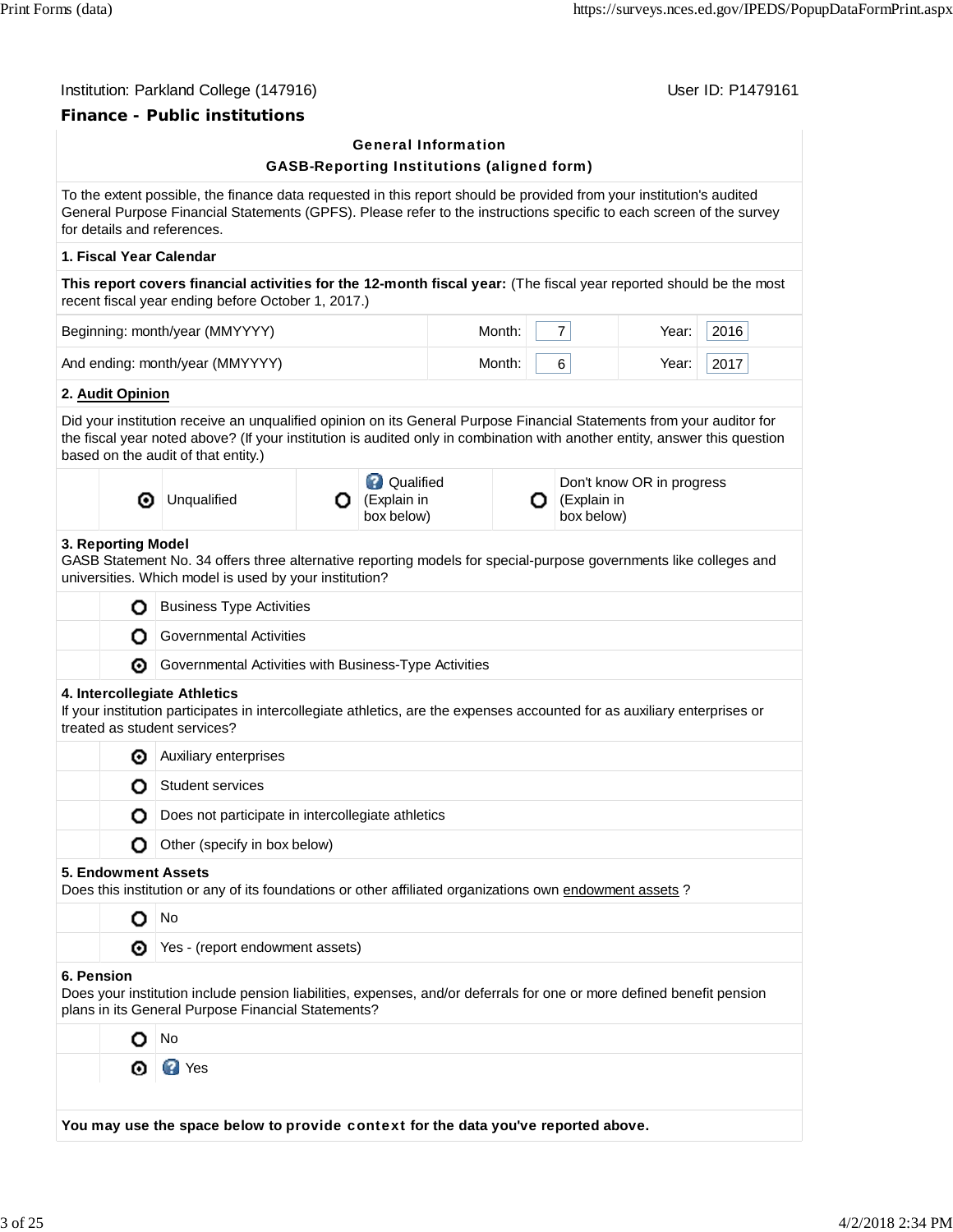All unfunded pension is State of Illinois responsibility.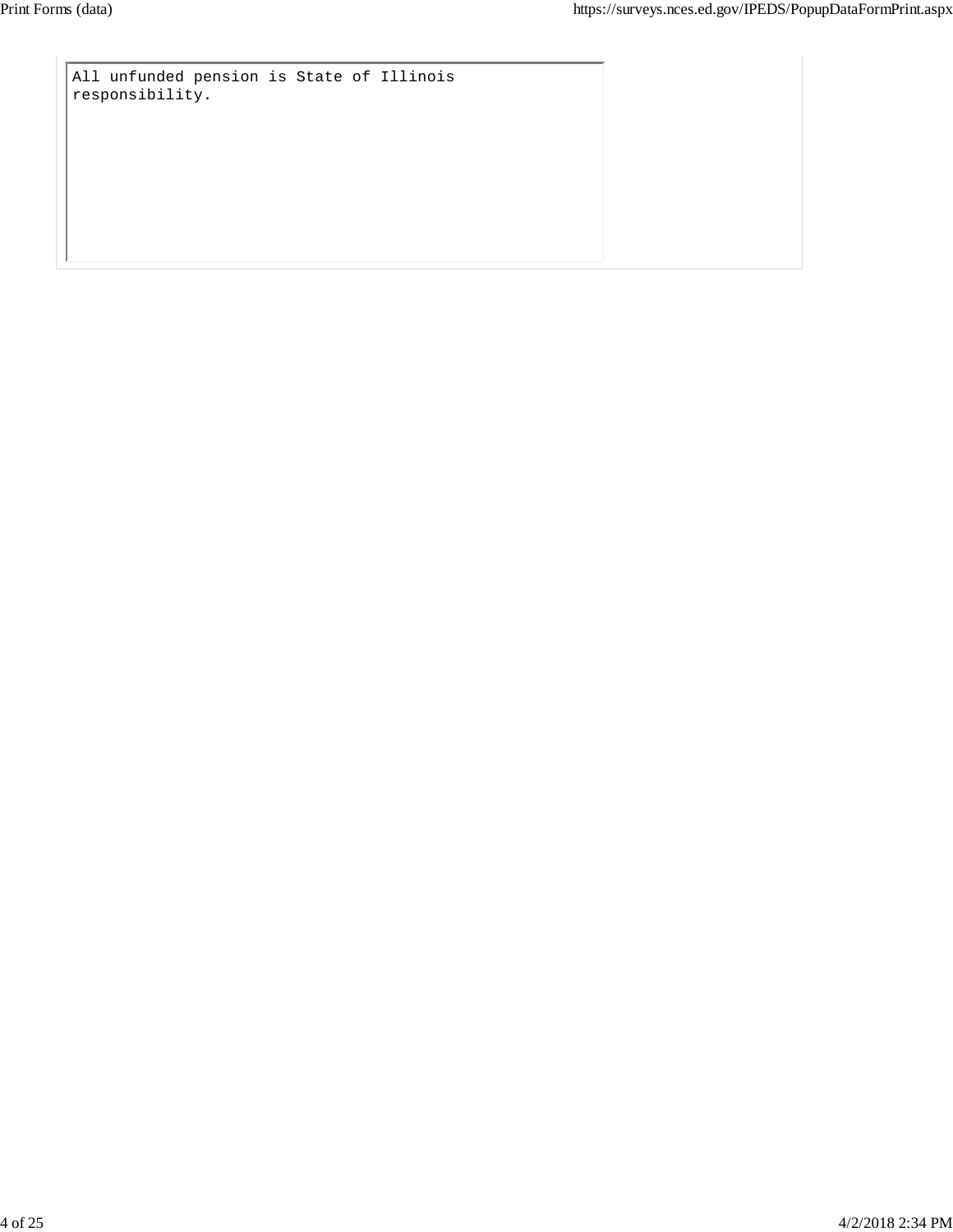**Part A - Statement of Net Position Page 1**

|          | If your institution is a parent institution then the amounts reported in Parts A and D should include ALL of<br>your child institutions |                     |                   |
|----------|-----------------------------------------------------------------------------------------------------------------------------------------|---------------------|-------------------|
| Line no. |                                                                                                                                         | Current year amount | Prior year amount |
|          | <b>Assets</b>                                                                                                                           |                     |                   |
| 01       | Total current assets                                                                                                                    | 48,589,677          | 42,795,494        |
| 31       | Depreciable capital assets, net of depreciation                                                                                         | 107,974,982         | 112,067,586       |
| 04       | Other noncurrent assets<br>$CV=[A05-A31]$                                                                                               | 0                   |                   |
| 05       | Total noncurrent assets                                                                                                                 | 107,974,982         | 112,067,586       |
|          |                                                                                                                                         |                     |                   |
| 06       | <b>Total assets</b><br>$CV=(A01+A05)$                                                                                                   | 156,564,659         | 154,863,080       |
| 19       | Deferred outflows of resources                                                                                                          | 313,779             | 372,563           |
|          | <b>Liabilities</b>                                                                                                                      |                     |                   |
| 07       | Long-term debt, current portion                                                                                                         | 14,735,848          | 13,075,847        |
| 08       | Other current liabilities<br>CV=(A09-A07)                                                                                               | 0                   |                   |
| 09       | Total current liabilities                                                                                                               | 14,735,848          | 13,075,847        |
| 10       | Long-term debt                                                                                                                          | 59,764,233          | 62,018,777        |
| 11       | Other noncurrent liabilities<br>CV=(A12-A10)                                                                                            | 1,600,878           | 1,718,310         |
| 12       | Total noncurrent liabilities                                                                                                            | 61,365,111          | 63,737,087        |
|          |                                                                                                                                         |                     |                   |
| 13       | <b>Total liabilities</b><br>CV=(A09+A12)                                                                                                | 76,100,959          | 76,812,934        |
| 20       | Deferred inflows of resources                                                                                                           | $\pmb{0}$           |                   |
|          | <b>Net Position</b>                                                                                                                     |                     |                   |
| 14       | Invested in capital assets, net of related debt                                                                                         | 51,375,273          | 54,368,886        |
| 15       | Restricted-expendable                                                                                                                   | 13,091,773          | 12,746,084        |
| 16       | Restricted-nonexpendable                                                                                                                | 0                   |                   |
| 17       | Unrestricted<br>CV=[A18-(A14+A15+A16)]                                                                                                  | 16,310,433          | 11,307,739        |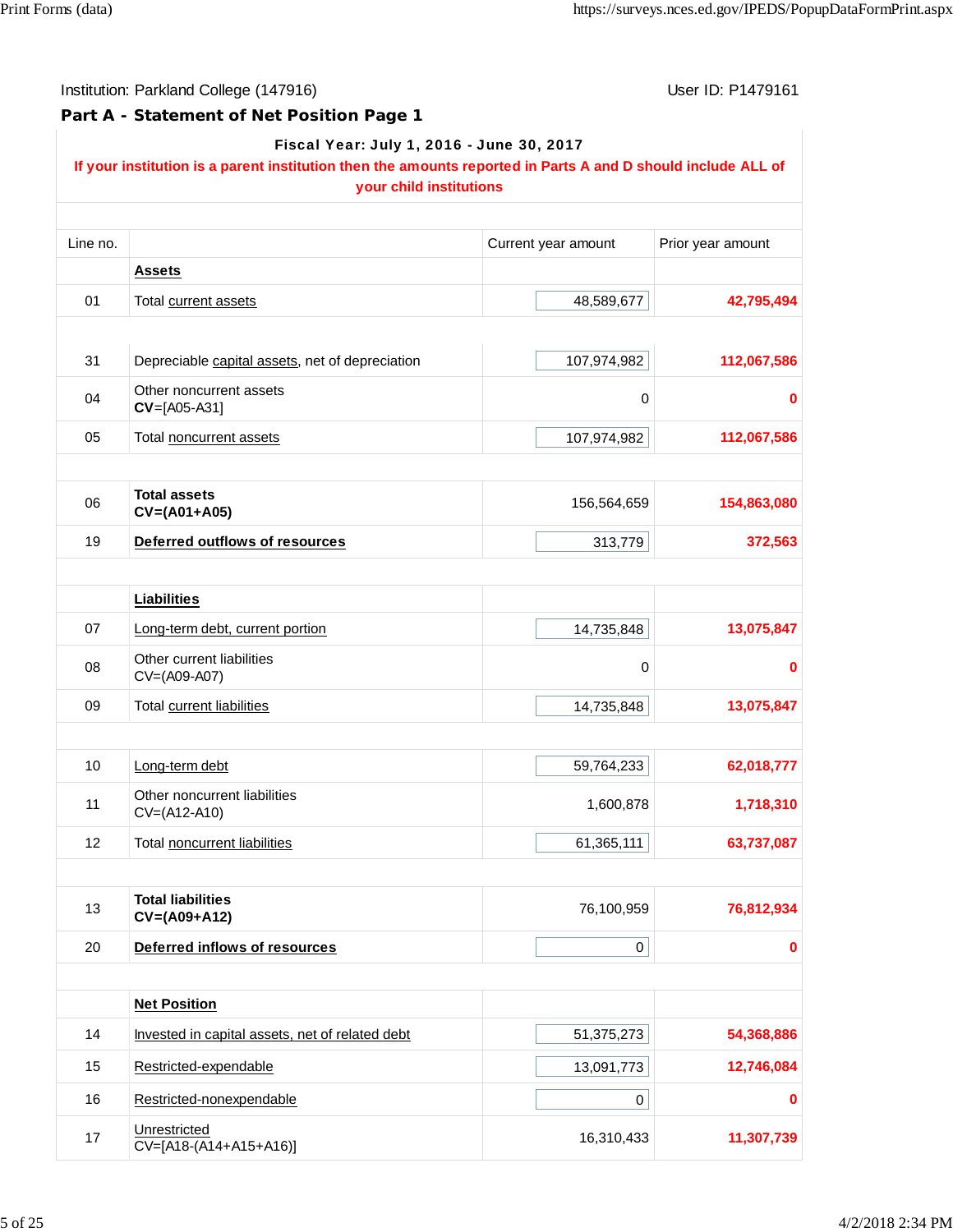| 18 | <b>Net position</b><br>CV=[(A06+A19)-(A13+A20)]                                    | 80,777,479 | 78,422,709 |
|----|------------------------------------------------------------------------------------|------------|------------|
|    | You may use the space below to provide context for the data you've reported above. |            |            |
|    |                                                                                    |            |            |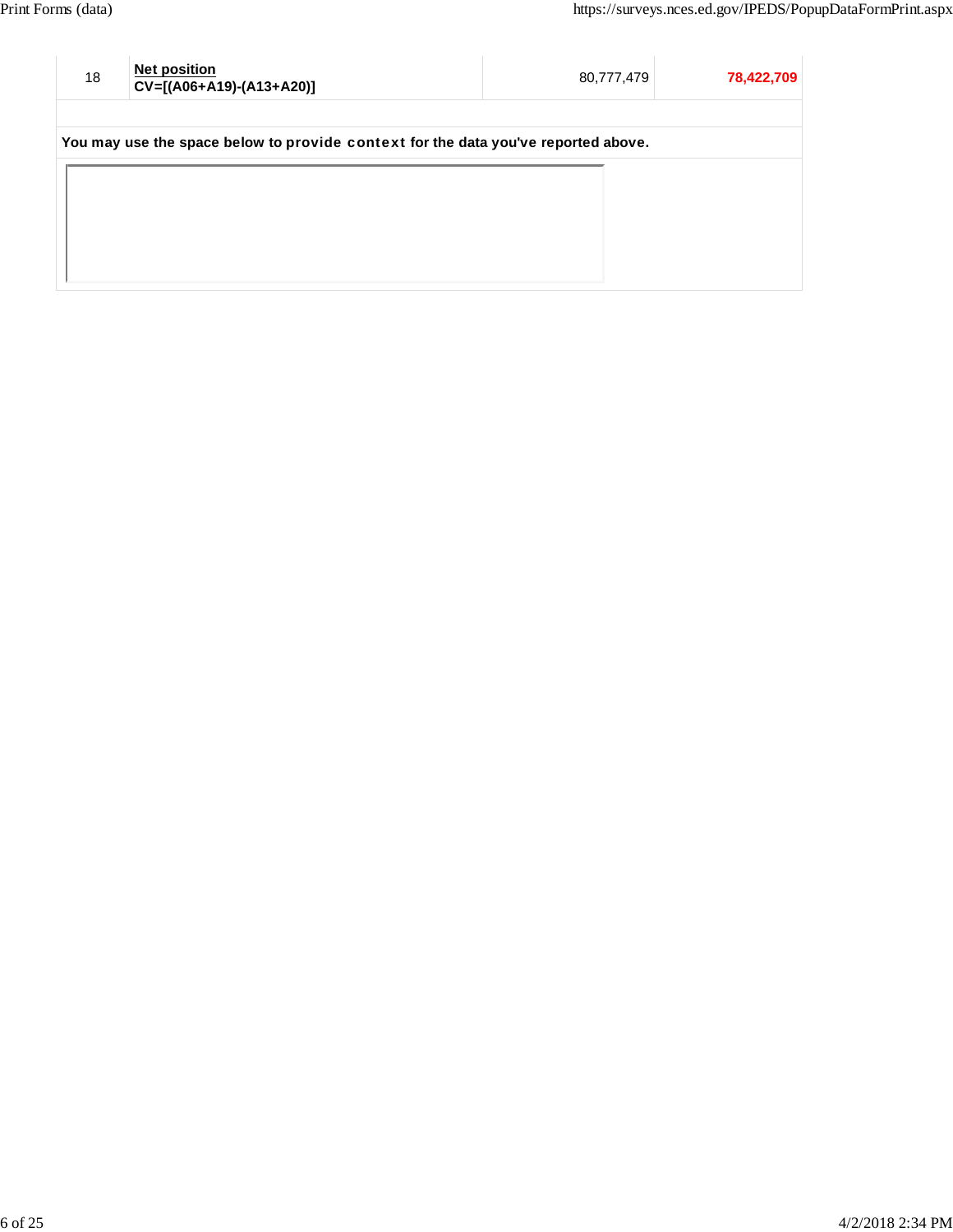## **Part A - Statement of Net Position Page 2**

#### Fiscal Year: July 1, 2016 - June 30, 2017

| Line No. | Description                                                                        | Ending balance | Prior year<br>Ending balance |
|----------|------------------------------------------------------------------------------------|----------------|------------------------------|
|          | <b>Capital Assets</b>                                                              |                |                              |
| 21       | Land and land improvements                                                         | 1,841,745      | 1,841,745                    |
| 22       | Infrastructure                                                                     | 44,660,683     | 44,114,920                   |
| 23       | <b>Buildings</b>                                                                   | 117,169,948    | 117, 153, 653                |
| 32       | Equipment, including art and library collections                                   | 22,887,066     | 21,576,244                   |
| 27       | Construction in progress                                                           | 2,906,998      | 1,152,050                    |
|          | <b>Total for Plant, Property and Equipment</b><br>$CV = (A21 +  A27)$              | 189,466,440    | 185,838,612                  |
| 28       | Accumulated depreciation                                                           | 81,491,458     | 73,771,026                   |
| 33       | Intangible assets, net of accumulated amortization                                 | 0              | 0                            |
| 34       | Other capital assets                                                               | 0              | $\bf{0}$                     |
|          | You may use the space below to provide context for the data you've reported above. |                |                              |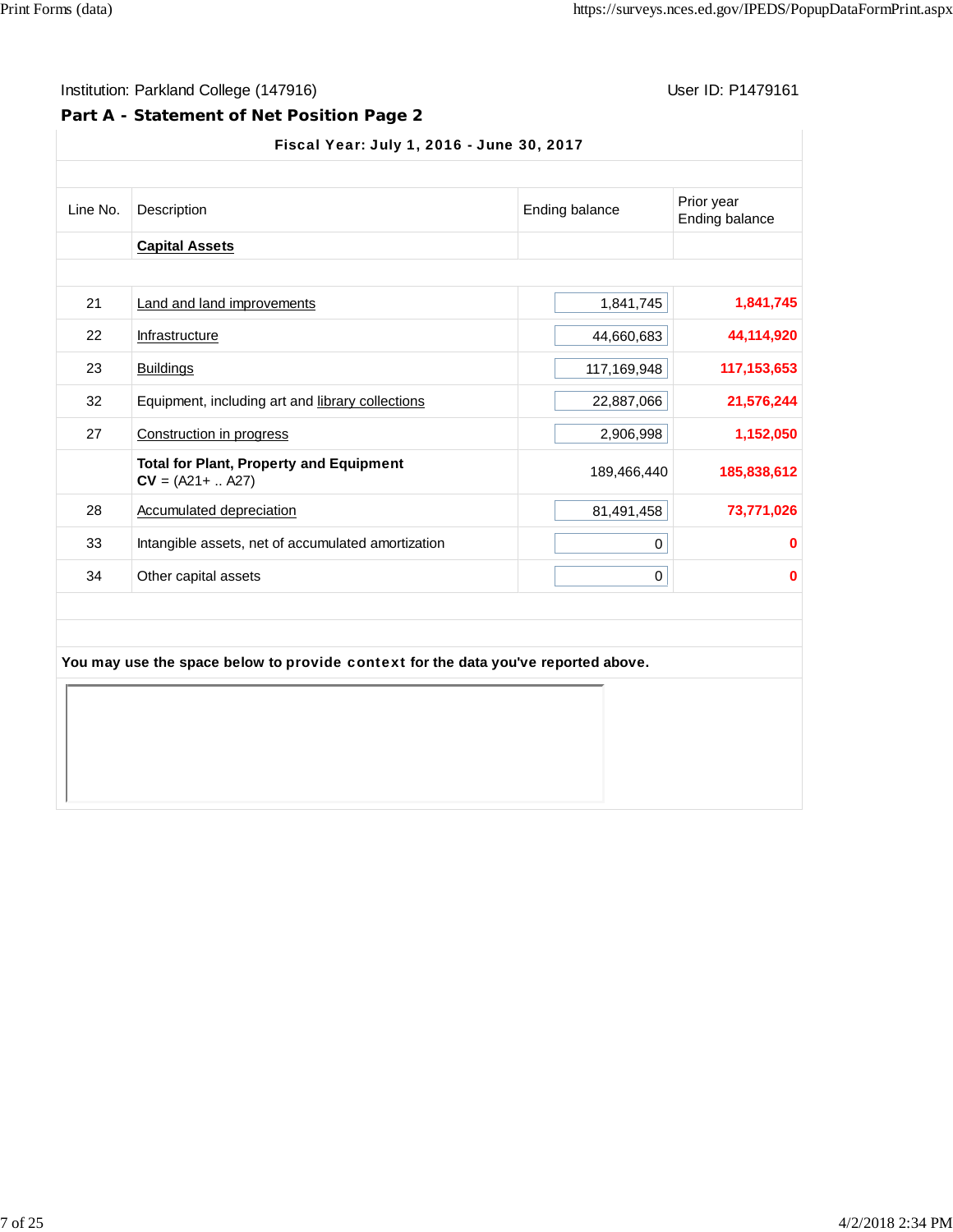#### **Part D - Summary of Changes In Net Position**

#### Fiscal Year: July 1, 2016 - June 30, 2017

# **If your institution is a parent institution then the amounts reported in Parts A and D should include ALL of**

|      | your child institutions                                                                       |              |              |
|------|-----------------------------------------------------------------------------------------------|--------------|--------------|
| Line | Description                                                                                   | Current year | Prior year   |
| No.  |                                                                                               | amount       | amount       |
| 01   | Total revenues and other additions for this institution AND all of its<br>child institutions  | 107,636,785  | 98,075,614   |
|      |                                                                                               |              |              |
| 02   | Total expenses and deductions for this institution AND all of its child<br>institutions       | 105,282,015  | 105,501,464  |
|      |                                                                                               |              |              |
| 03   | Change in net position during year<br>$CV = (D01-D02)$                                        | 2,354,770    | $-7,425,850$ |
| 04   | Net position beginning of year for this institution AND all of its child<br>institutions      | 78,422,709   | 85,848,559   |
| 05   | Adjustments to beginning net position and other gains or losses<br>$CV = [D06-(D03+D04)]$     | $\mathbf 0$  | 0            |
| 06   | Net position end of year for this institution AND all of its child<br>institutions (from A18) | 80,777,479   | 78,422,709   |
|      | You may use the space below to provide context for the data you've reported above.            |              |              |
|      |                                                                                               |              |              |
|      |                                                                                               |              |              |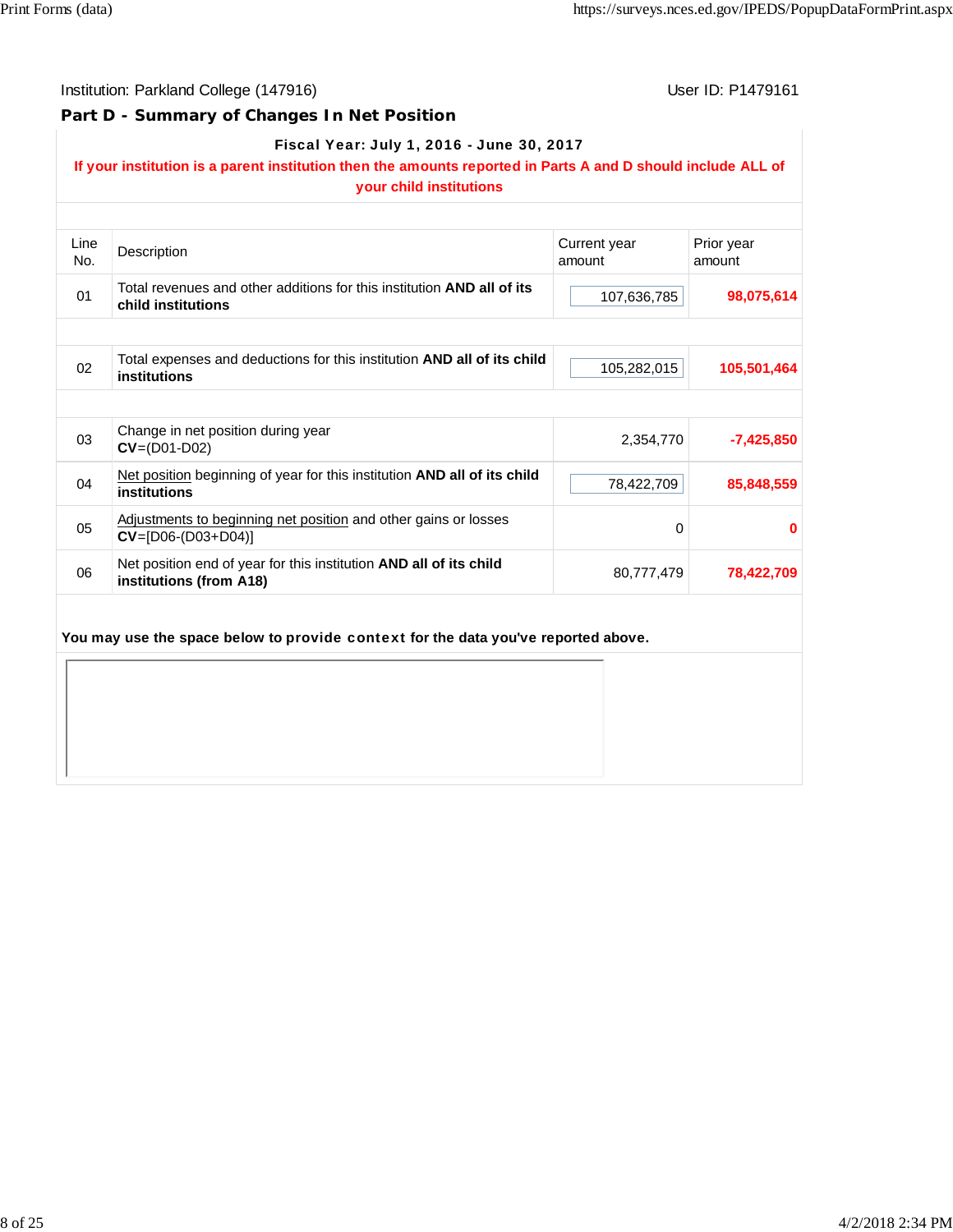## **Part E - Scholarships and Fellowships**

| Fiscal Year: July 1, 2016 - June 30, 2017 |  |
|-------------------------------------------|--|
|-------------------------------------------|--|

#### DO NOT REPORT FEDERAL DIRECT STUDENT LOANS (FDSL) ANYWHERE IN THIS SECTION

| Line |                                                                                       | <b>Current year</b>          | <b>Prior year</b> |
|------|---------------------------------------------------------------------------------------|------------------------------|-------------------|
| No.  | <b>Scholarships and Fellowships</b>                                                   | amount                       | amount            |
| 01   | Pell grants (federal)                                                                 | 8,970,874                    | 9,150,661         |
| 02   | Other federal grants (Do NOT include FDSL amounts)                                    | 169,663                      | 170,800           |
| 03   | Grants by state government                                                            | 0                            | 0                 |
| 04   | <b>Grants by local government</b>                                                     | $\mathbf 0$                  | $\bf{0}$          |
| 05   | Institutional grants from restricted resources                                        | 0                            | 0                 |
| 06   | Institutional grants from unrestricted resources<br>$CV=[E07-(E01++E05)]$             | 0                            | 0                 |
| 07   | Total revenue that funds scholarships and fellowships                                 | 9,140,537                    | 9,321,461         |
|      |                                                                                       |                              |                   |
|      | <b>Discounts and Allowances</b>                                                       |                              |                   |
| 08   | Discounts and allowances applied to tuition and fees                                  | 9,140,537                    | 9,321,461         |
| 09   | Discounts and allowances applied to sales and services of<br>auxiliary enterprises    | 0                            | 0                 |
| 10   | Total discounts and allowances<br>$CV=(E08+E09)$                                      | 9,140,537                    | 9,321,461         |
|      |                                                                                       |                              |                   |
|      | Net scholarships and fellowships expenses after deducting<br>discounts and allowances |                              |                   |
| 11   | CV= (E07-E10) This amount will be carried forward to C10 of<br>the expense section.   | $\overline{\mathbf{0}}$<br>₽ | 0                 |
|      |                                                                                       |                              |                   |
|      | You may use the space below to provide context for the data you've reported above.    |                              |                   |
|      | This is consistent with prior years.                                                  |                              |                   |
|      |                                                                                       |                              |                   |
|      |                                                                                       |                              |                   |
|      |                                                                                       |                              |                   |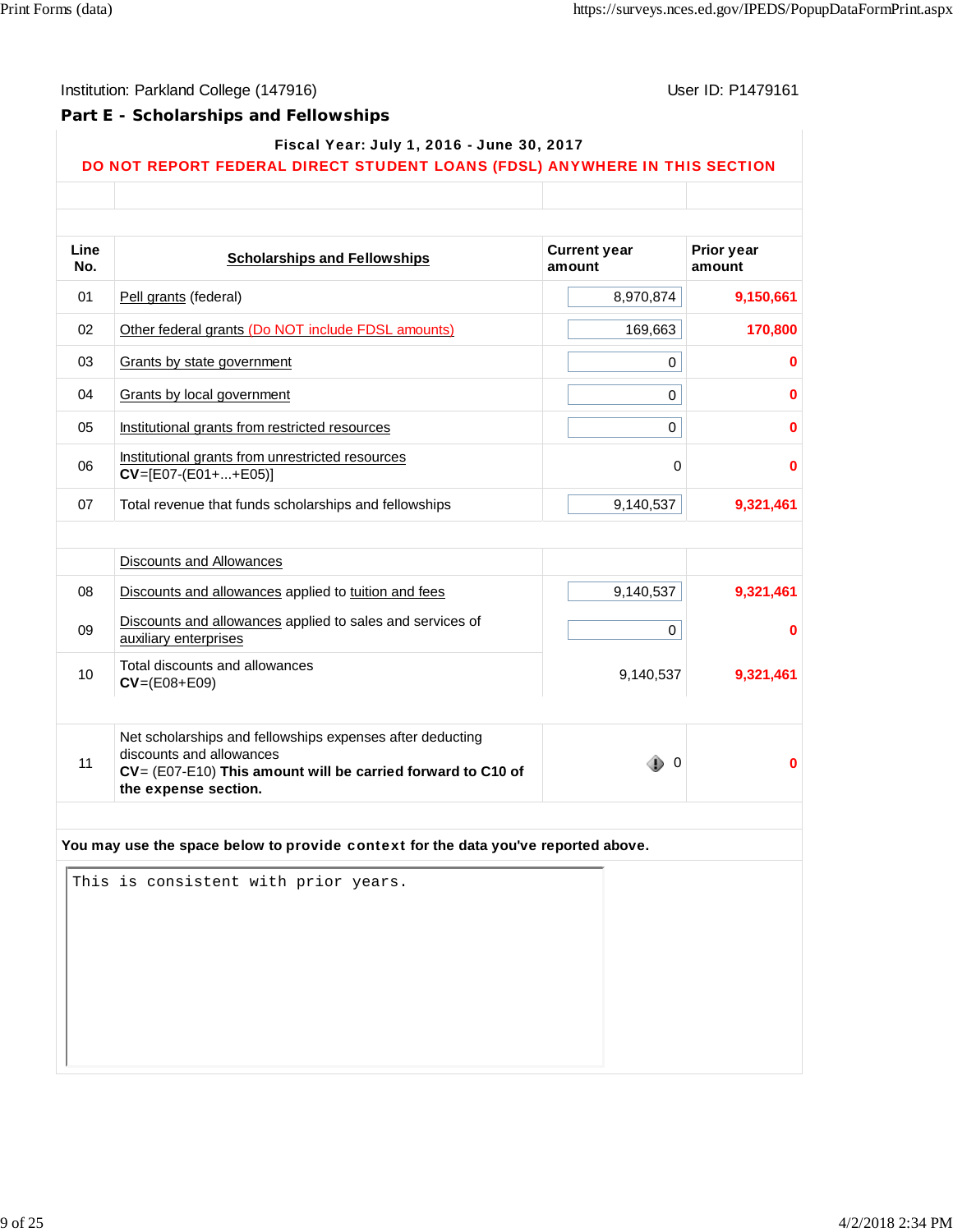# **Part B - Revenues by Source (1)**

| Fiscal Year: July 1, 2016 - June 30, 2017 |  |  |  |  |  |
|-------------------------------------------|--|--|--|--|--|
|-------------------------------------------|--|--|--|--|--|

**Report in whole dollars only**

| Line No. |       | <b>Source of Funds</b>                                                                   | <b>Current year amount</b> | <b>Prior year amount</b> |
|----------|-------|------------------------------------------------------------------------------------------|----------------------------|--------------------------|
|          |       | <b>Operating Revenues</b>                                                                |                            |                          |
| 01       |       | Tuition and fees, after deducting discounts and allowances                               | 19,801,240                 | 19,613,362               |
|          |       | Grants and contracts - operating                                                         |                            |                          |
| 02       |       | Federal operating grants and contracts                                                   | 0                          | 0                        |
| 03       |       | State operating grants and contracts                                                     | 0                          | 0                        |
| 04       |       | Local government/private operating grants and contracts                                  | 0                          | 0                        |
|          | 04a l | Local government operating grants and contracts                                          | 0                          | 0                        |
|          | 04b   | Private operating grants and contracts                                                   | 0                          | 0                        |
| 05       |       | Sales and services of auxiliary enterprises,<br>after deducting discounts and allowances | 4,176,701                  | 4.414.042                |
| 26       |       | Sales and services of educational activities                                             | 0                          | 0                        |
| 08       |       | Other sources - operating (CV)<br>$CV=[B09-(B01++B26)]$                                  | 1,592,929                  | 2,059,288                |
| 09       |       | Total operating revenues                                                                 | 25,570,870                 | 26,086,692               |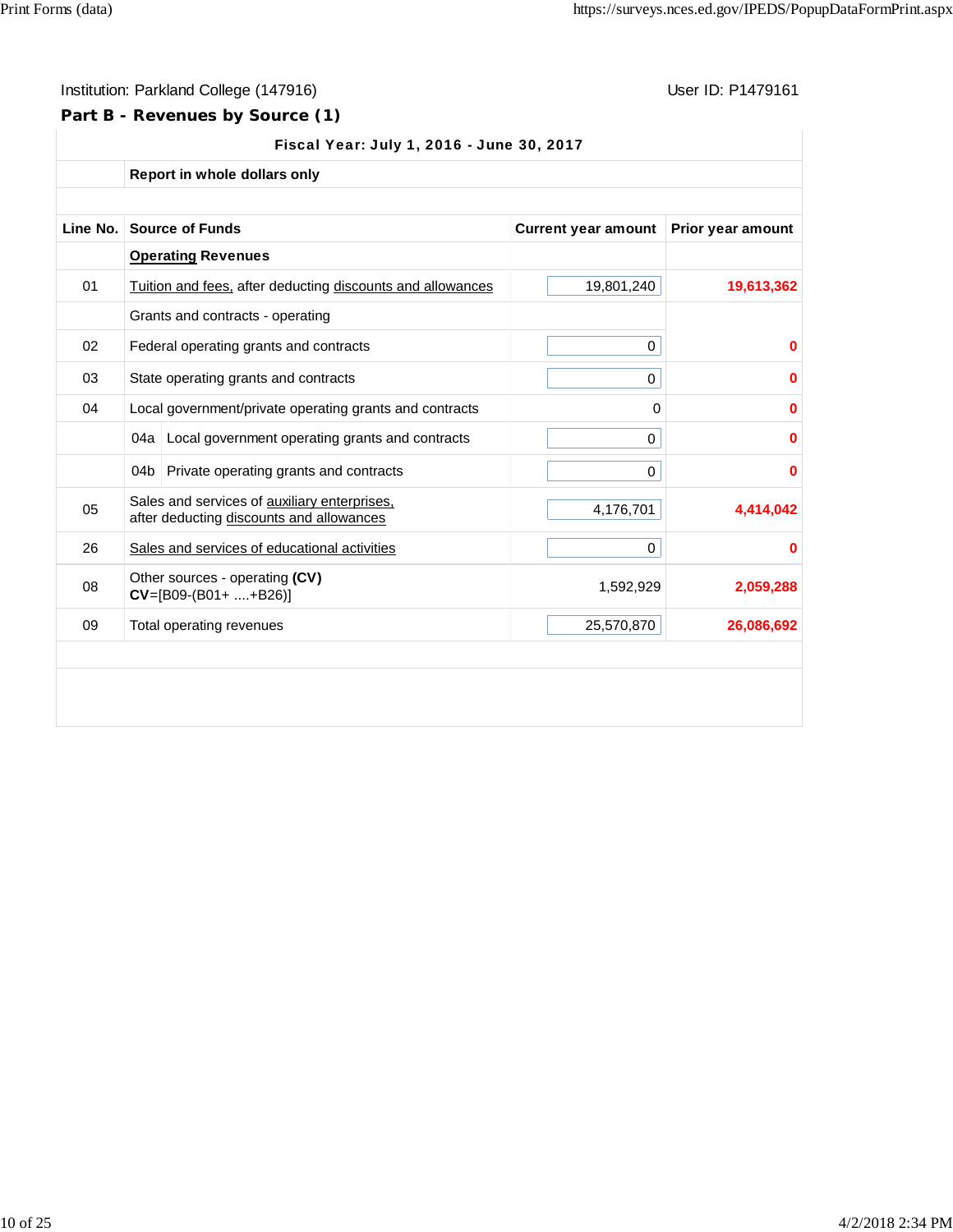# **Part B - Revenues by Source (2)**

| Fiscal Year: July 1, 2016 - June 30, 2017 |                                                                                   |                               |                      |  |
|-------------------------------------------|-----------------------------------------------------------------------------------|-------------------------------|----------------------|--|
| Line<br>No.                               | <b>Source of funds</b>                                                            | <b>Current year</b><br>amount | Prior year<br>amount |  |
|                                           | <b>Nonoperating Revenues</b>                                                      |                               |                      |  |
| 10                                        | Federal appropriations                                                            | $\mathbf 0$                   | 0                    |  |
| 11                                        | State appropriations                                                              | 5,751,369                     | 1,255,540            |  |
| 12                                        | Local appropriations, education district taxes, and similar support               | 28,188,258                    | 26,970,064           |  |
|                                           | Grants-nonoperating                                                               |                               |                      |  |
| 13                                        | Federal nonoperating grants Do NOT include Federal Direct<br><b>Student Loans</b> | 20,043,186                    | 19,784,395           |  |
| 14                                        | State nonoperating grants                                                         | 1,224,260                     | 5,230,400            |  |
| 15                                        | Local government nonoperating grants                                              | $\mathbf 0$                   | 0                    |  |
| 16                                        | Gifts, including contributions from affiliated organizations                      | 21,955,410                    | 18,602,246           |  |
| 17                                        | Investment income                                                                 | 233,382                       | 146,277              |  |
| 18                                        | Other nonoperating revenues<br>$CV=[B19-(B10++B17)]$                              | 4,670,050                     | 0                    |  |
| 19                                        | Total nonoperating revenues                                                       | 82,065,915                    | 71,988,922           |  |
| 27                                        | Total operating and nonoperating revenues<br>$CV=[B19+B09]$                       | 107,636,785                   | 98,075,614           |  |
| 28                                        | 12-month Student FTE from E12                                                     | 5,389                         | 6,230                |  |
| 29                                        | Total operating and nonoperating revenues per student FTE<br>CV=[B27/B28]         | 19,973                        | 15,742               |  |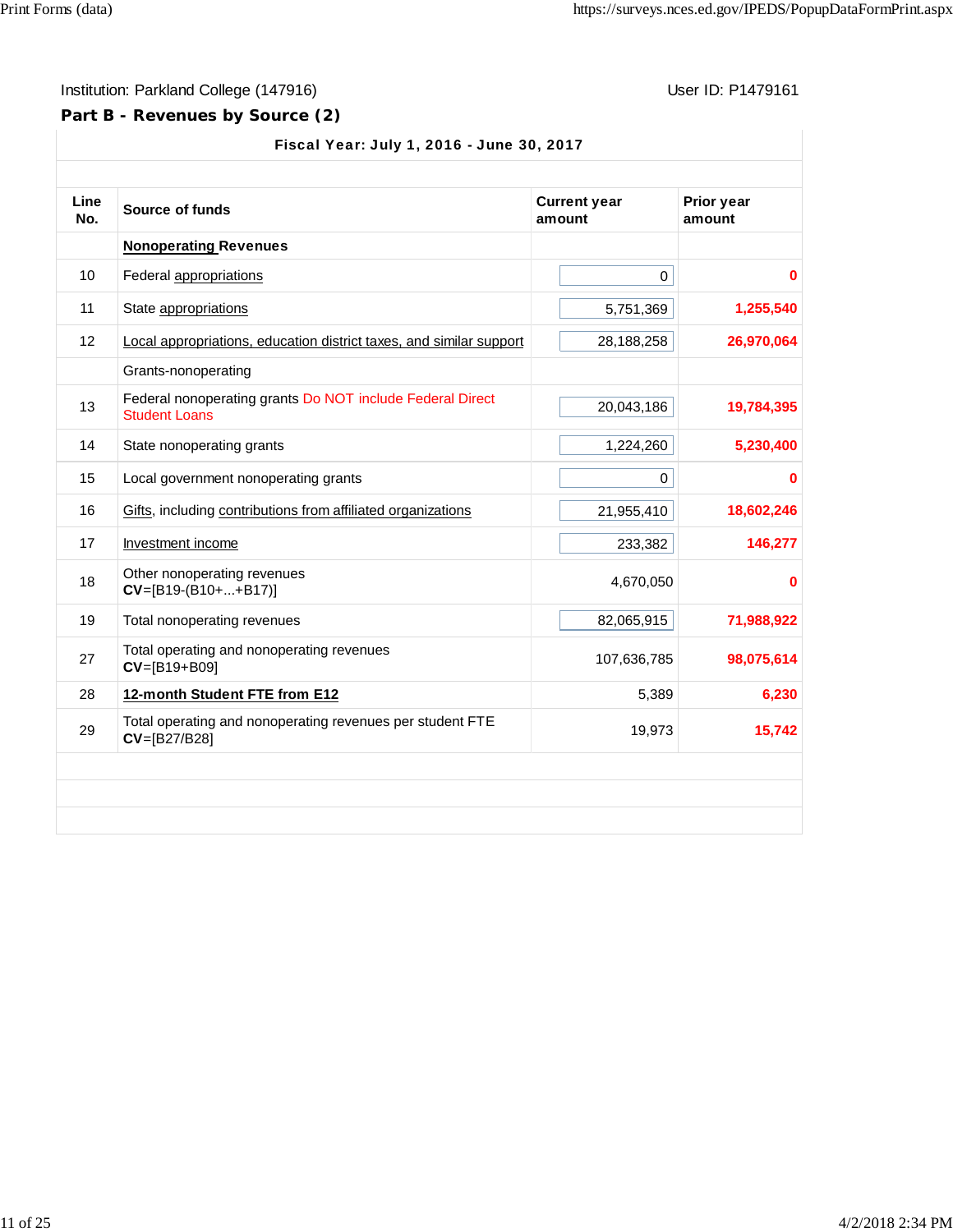# **Part B - Revenues by Source (3)**

|    | Source of funds                                           | <b>Current year amount</b> | Prior year amount |
|----|-----------------------------------------------------------|----------------------------|-------------------|
|    | <b>Other Revenues and Additions</b>                       |                            |                   |
| 20 | Capital appropriations                                    | 0                          | ŋ                 |
| 21 | Capital grants and gifts                                  | 0                          | ŋ                 |
| 22 | Additions to permanent endowments                         | 0<br>⊕                     | 0                 |
| 23 | Other revenues and additions<br>$CV=[B24-(B20++B22)]$     | 0                          | 0                 |
| 24 | Total other revenues and additions<br>$CV=[B25-(B9+B19)]$ | ۰<br>$\overline{0}$        | $\bf{0}$          |
| 25 |                                                           | 107,636,785                | 98,075,614        |

|  | This number agrees to fiscal year 2017 audit. |  |  |  |  |
|--|-----------------------------------------------|--|--|--|--|
|  |                                               |  |  |  |  |
|  |                                               |  |  |  |  |
|  |                                               |  |  |  |  |
|  |                                               |  |  |  |  |
|  |                                               |  |  |  |  |
|  |                                               |  |  |  |  |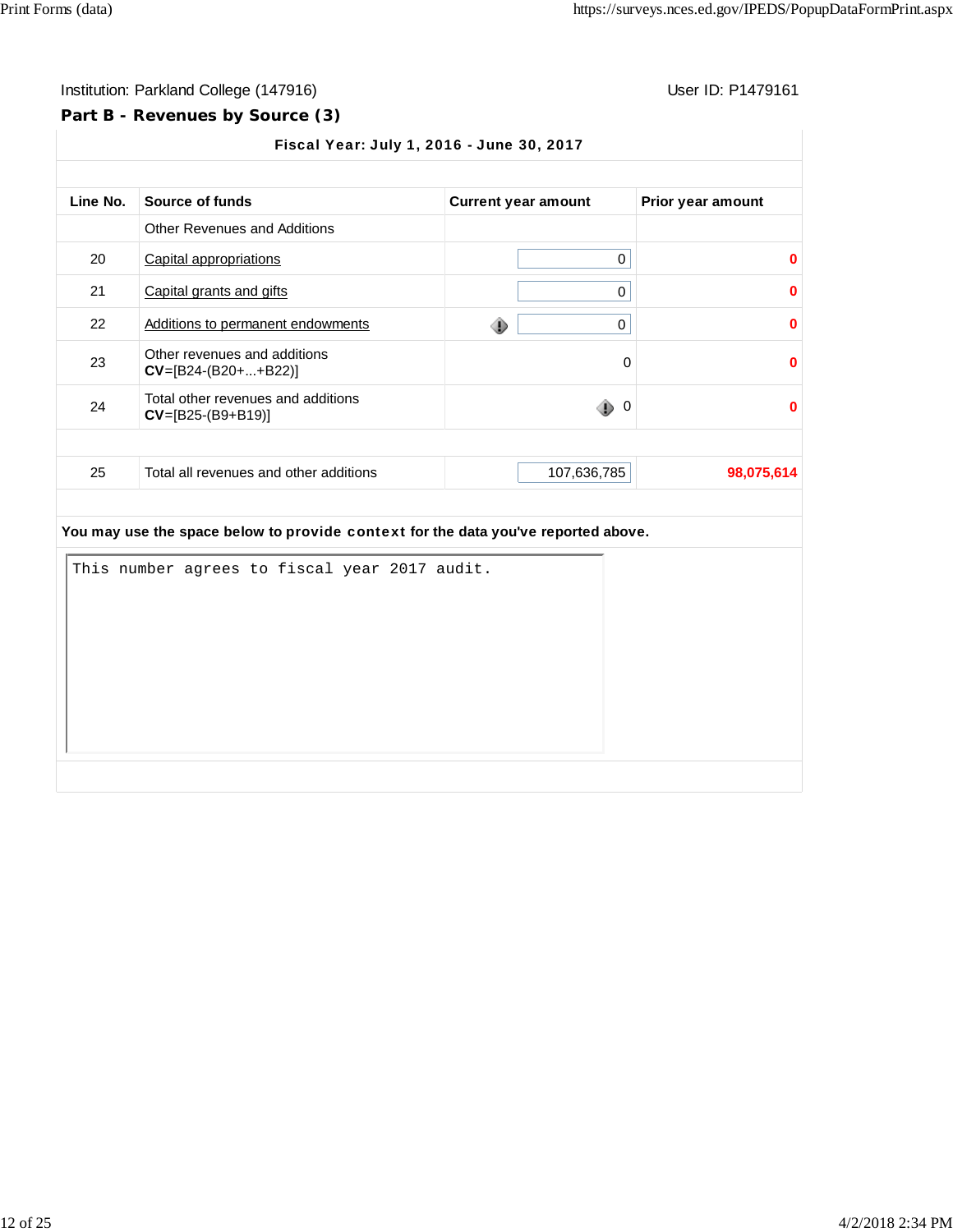# **Part C-1 - Expenses by Functional Classification**

|          | <b>Report Total Operating AND Nonoperating Expenses in this section</b>                         |                     |                                          |                    |                                         |
|----------|-------------------------------------------------------------------------------------------------|---------------------|------------------------------------------|--------------------|-----------------------------------------|
| Line No. | <b>Expense: Functional Classifications</b>                                                      | <b>Total amount</b> | <b>Prior Year</b><br><b>Total Amount</b> | Salaries and wages | <b>Prior Year</b><br>Salaries and wages |
|          |                                                                                                 | (1)                 |                                          | (2)                |                                         |
| 01       | Instruction                                                                                     | 36,301,128          | 38,820,616                               | 21,846,454         | 22,757,441                              |
| 02       | Research                                                                                        | 0                   | $\bf{0}$                                 | 0                  | $\bf{0}$                                |
| 03       | Public service                                                                                  | 2,985,828           | 3,173,545                                | 1,260,290          | 1,201,918                               |
| 05       | Academic support                                                                                | 7,129,140           | 8,471,430                                | 3,257,722          | 3,478,811                               |
| 06       | Student services                                                                                | 6,759,422           | 7,440,582                                | 3,999,448          | 4,078,283                               |
| 07       | Institutional support                                                                           | 16,176,098          | 16,311,406                               | 6,969,434          | 6,566,828                               |
| 10       | Scholarships and fellowships expenses,<br>net of discounts and allowances<br>(from Part E, E11) | 0                   | 0                                        |                    |                                         |
| 11       | Auxiliary enterprises                                                                           | 4,298,422           | 4,589,672                                | 1,031,079          | 1,104,405                               |
| 14       | Other Functional Expenses and deductions<br>$CV=[C19-(C01++C11)]$                               | 31,631,977          | 26,694,213                               | 3,093,366          | 3,147,836                               |
| 19       | <b>Total expenses and deductions</b>                                                            | 105,282,015         | 105,501,464                              | 41,457,793         | 42,335,522                              |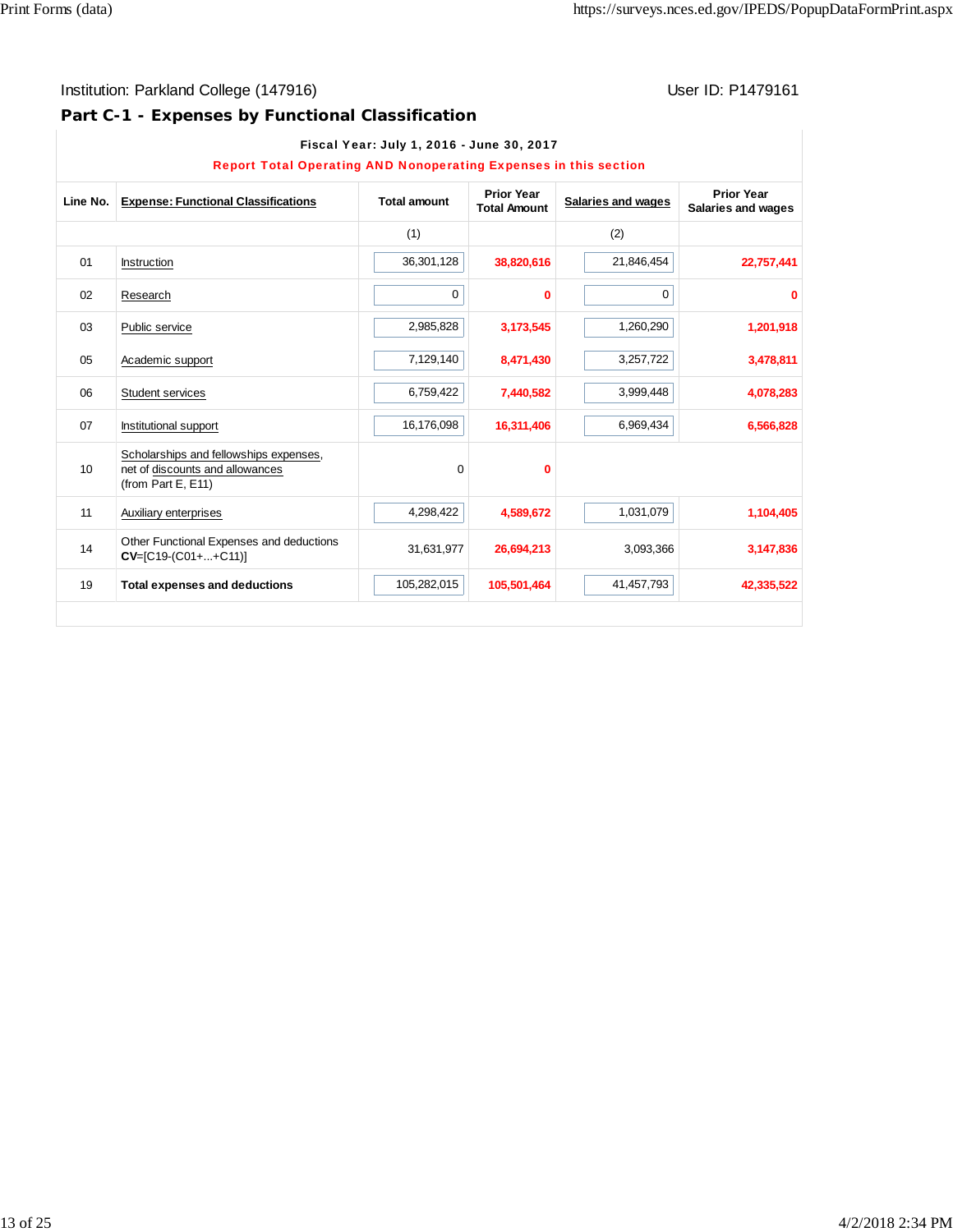$\mathbb T$ 

# Institution: Parkland College (147916) **User ID: P1479161** User ID: P1479161

**Part C-2 - Expenses by Natural Classification**

21-1 Total expenses and deductions per student FTE

| Fiscal Year: July 1, 2016 - June 30, 2017 |                                                                      |                     |                   |  |  |  |
|-------------------------------------------|----------------------------------------------------------------------|---------------------|-------------------|--|--|--|
| Line No.                                  | <b>Expense: Natural Classifications</b>                              | <b>Total Amount</b> | Prior year amount |  |  |  |
| $19-2$                                    | Salaries and Wages (from Part C-1, Column 2 line 19)                 | 41,457,793          | 42,335,522        |  |  |  |
| 19-3                                      | <b>Benefits</b>                                                      | 6,251,767           | 9,861,719         |  |  |  |
| $19 - 4$                                  | Operation and Maintenance of Plant (as a natural expense)            | 6,760,534           | 7,418,379         |  |  |  |
| $19-5$                                    | Depreciation                                                         | 7,720,432           | 7,599,123         |  |  |  |
| $19-6$                                    | Interest                                                             | 2,657,127           | 2,828,405         |  |  |  |
| $19 - 7$                                  | Other Natural Expenses and Deductions<br>$CV=[C19-1-(C19-2++C19-6)]$ | 40,434,362          | 35,458,316        |  |  |  |
| $19-1$                                    | <b>Total Expenses and Deductions</b><br>(from Part C-1, Line 19)     | 105,282,015         | 105,501,464       |  |  |  |
| $20-1$                                    | 12-month Student FTE (from E12 survey)                               | 5,389               | 6,230             |  |  |  |

Total expenses and deductions per student PTE<br>CV=[C19-1/C20-1] 19,536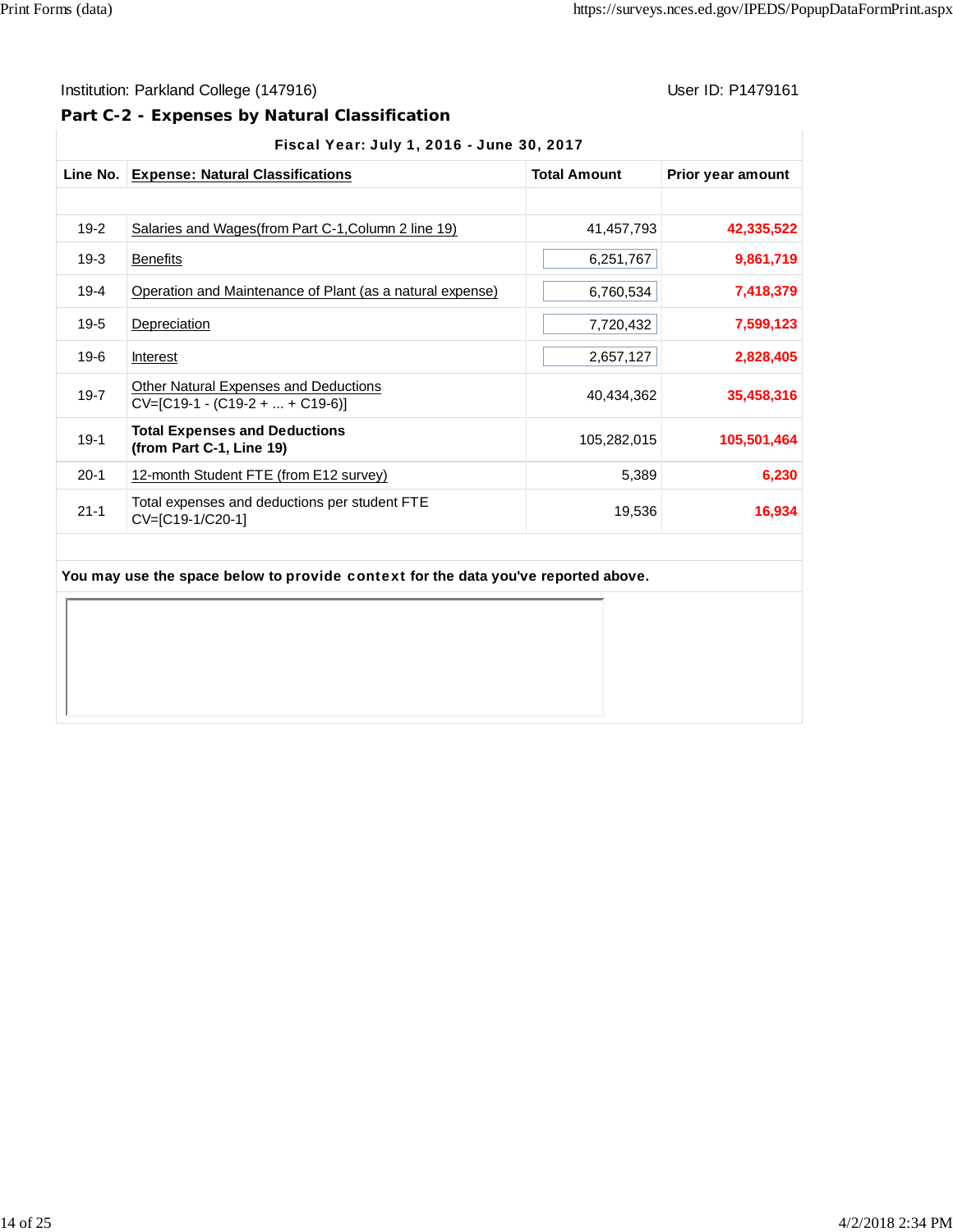# **Part M - Pension Information**

| Description                          |   |        | Prior Year amount                                                                                         |
|--------------------------------------|---|--------|-----------------------------------------------------------------------------------------------------------|
| Pension expense                      | 0 | 0      | 0                                                                                                         |
| Net Pension liability                | 0 | 0      | O                                                                                                         |
| Deferred inflows related to pension  | 0 | 0      | O                                                                                                         |
| Deferred outflows related to pension |   | 72,189 | 53,803                                                                                                    |
|                                      |   |        |                                                                                                           |
|                                      |   |        |                                                                                                           |
|                                      |   |        |                                                                                                           |
|                                      |   |        |                                                                                                           |
|                                      |   |        |                                                                                                           |
|                                      |   |        |                                                                                                           |
|                                      |   |        | Current year amount<br>You may use the space below to provide context for the data you've reported above. |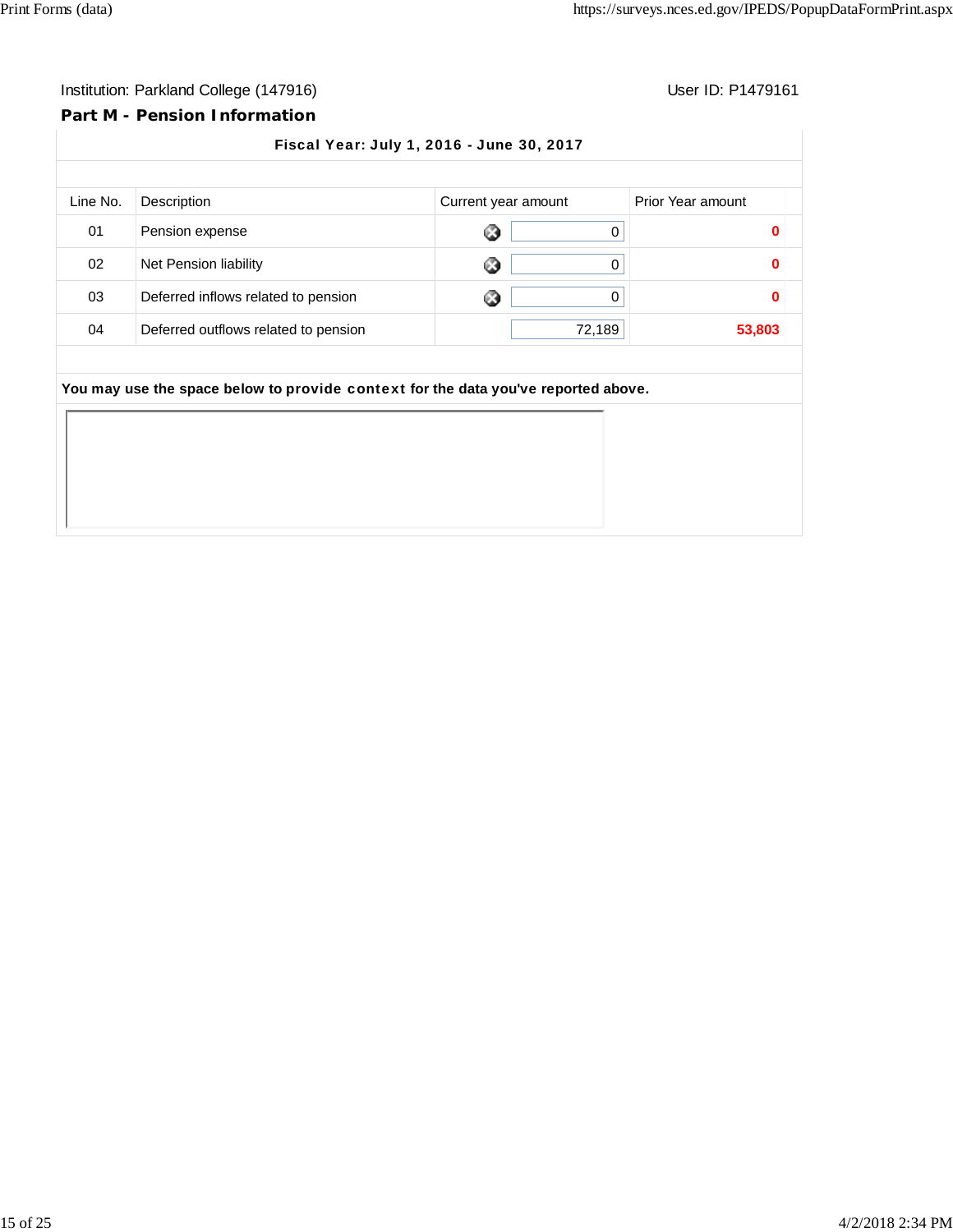#### **Part H - Details of Endowment Assets**

#### Fiscal Year: July 1, 2016 - June 30, 2017

| Line<br>No. | <b>Value of Endowment Assets</b>                                                                                                          | <b>Market Value</b> | <b>Prior Year</b><br><b>Amounts</b> |
|-------------|-------------------------------------------------------------------------------------------------------------------------------------------|---------------------|-------------------------------------|
|             | Include not only endowment assets held by the institution, but any<br>assets held by private foundations affiliated with the institution. |                     |                                     |
| 01          | Value of endowment assets at the beginning of the fiscal year                                                                             | 6,259,162           | 6,248,066                           |
| 02          | Value of endowment assets at the end of the fiscal year                                                                                   | 7,146,135           | 6,259,162                           |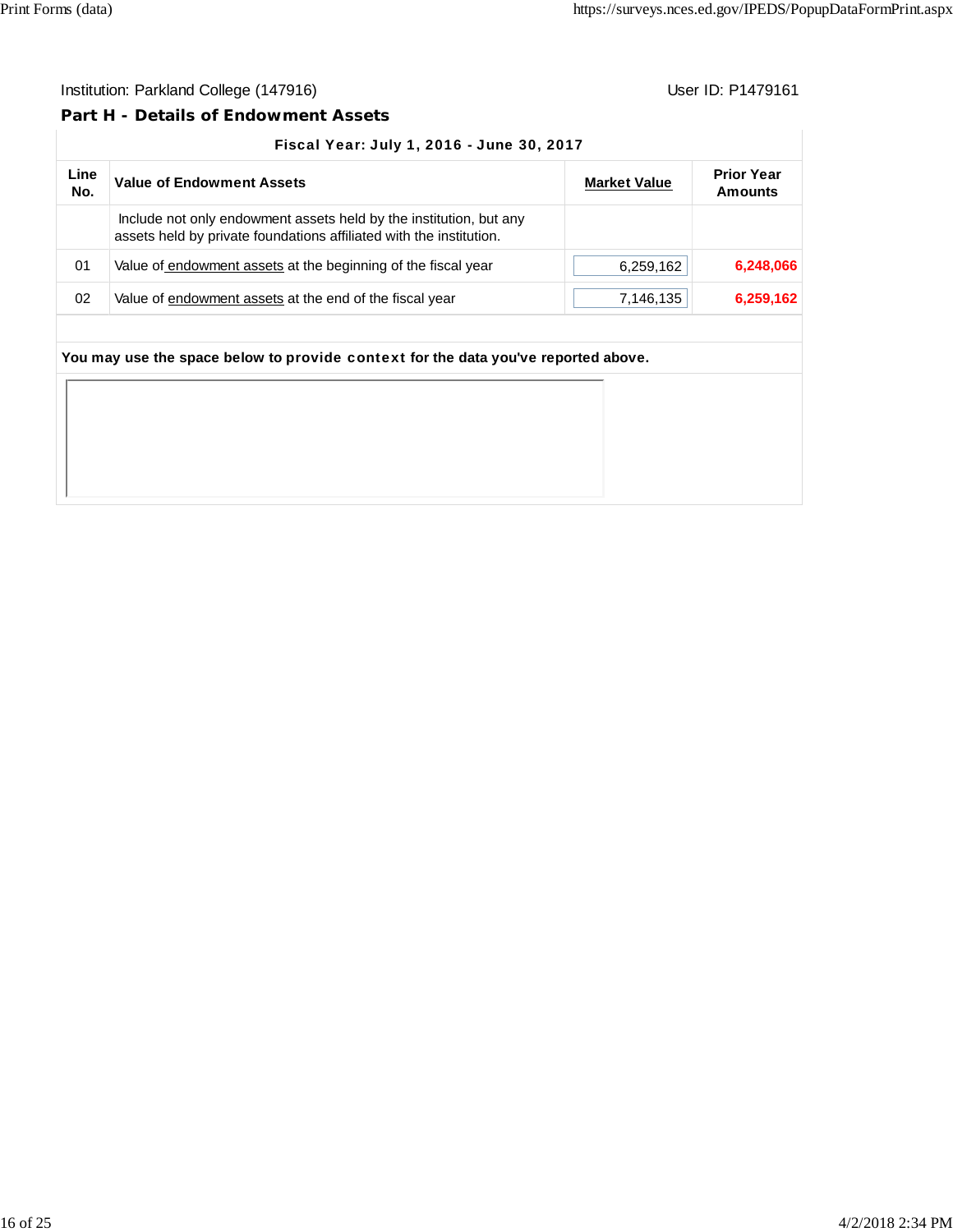## Institution: Parkland College (147916) **Institution: Parkland College (147916**)

### **Part J - Revenue Data for the Census Bureau**

#### Fiscal Year: July 1, 2016 - June 30, 2017

| Source and type |                                                                 | Amount                                                                                                     |                                                    |                          |           |                                                 |  |  |
|-----------------|-----------------------------------------------------------------|------------------------------------------------------------------------------------------------------------|----------------------------------------------------|--------------------------|-----------|-------------------------------------------------|--|--|
|                 |                                                                 | Total for all funds<br>and operations<br>(includes<br>endowment funds,<br>but excludes<br>component units) | Education and<br>general/independent<br>operations | Auxiliary<br>enterprises | Hospitals | Agriculture<br>extension/experiment<br>services |  |  |
|                 |                                                                 | (1)                                                                                                        | (2)                                                | (3)                      | (4)       | (5)                                             |  |  |
| 01              | Tuition and<br>fees                                             | 28,941,777                                                                                                 | 28,941,777                                         |                          |           |                                                 |  |  |
| 02              | Sales and<br>services                                           | 4,412,117                                                                                                  | 235,416                                            | 4,176,701                |           |                                                 |  |  |
| 03              | Federal<br>grants/contracts<br>(excludes Pell<br>Grants)        | 0                                                                                                          |                                                    |                          |           |                                                 |  |  |
|                 |                                                                 | Revenue from the state government:                                                                         |                                                    |                          |           |                                                 |  |  |
| 04              | State<br>appropriations,<br>current &<br>capital                | 4,670,050                                                                                                  | 4,670,050                                          |                          |           |                                                 |  |  |
| 05              | State grants<br>and contracts                                   | 0                                                                                                          |                                                    |                          |           |                                                 |  |  |
|                 | Revenue from local governments:                                 |                                                                                                            |                                                    |                          |           |                                                 |  |  |
| 06              | Local<br>appropriation,<br>current &<br>capital                 | $\pmb{0}$                                                                                                  |                                                    |                          |           |                                                 |  |  |
|                 | Local<br>07 government<br>grants/contracts                      | $\mathbf 0$                                                                                                |                                                    |                          |           |                                                 |  |  |
| 08              | Receipts from<br>property and<br>non-property<br>taxes          | 30,572,648                                                                                                 |                                                    |                          |           |                                                 |  |  |
| 09              | Gifts and<br>private grants,<br>NOT including<br>capital grants |                                                                                                            |                                                    |                          |           |                                                 |  |  |
| 10              | Interest<br>earnings                                            | 233,382                                                                                                    |                                                    |                          |           |                                                 |  |  |
| 11              | Dividend<br>earnings                                            |                                                                                                            |                                                    |                          |           |                                                 |  |  |
| 12              | Realized capital<br>gains                                       |                                                                                                            |                                                    |                          |           |                                                 |  |  |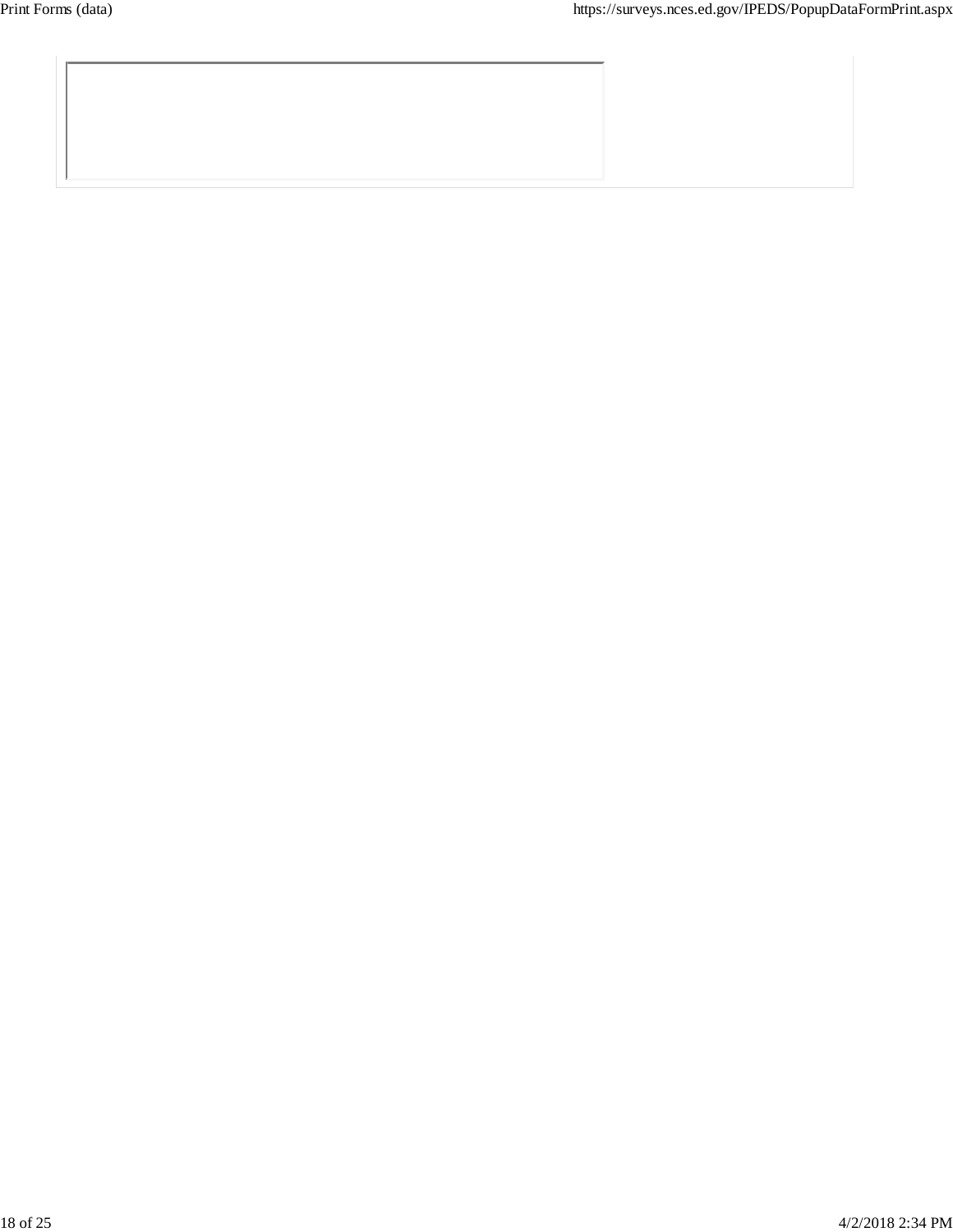# **Part K - Expenditure Data for the Census Bureau**

|    | Fiscal Year: July 1, 2016 - June 30, 2017                                                |                                                                                                            |                                                               |                          |           |                                                     |  |  |
|----|------------------------------------------------------------------------------------------|------------------------------------------------------------------------------------------------------------|---------------------------------------------------------------|--------------------------|-----------|-----------------------------------------------------|--|--|
|    | Category                                                                                 | Total for all funds<br>and<br>operations (includes<br>endowment funds,<br>but excludes<br>component units) | <b>Education and</b><br>general/<br>independent<br>operations | Auxiliary<br>enterprises | Hospitals | Agriculture<br>extension/<br>experiment<br>services |  |  |
|    |                                                                                          | (1)                                                                                                        | (2)                                                           | (3)                      | (4)       | (5)                                                 |  |  |
| 02 | Employee<br>benefits,<br>total                                                           | 6,251,767                                                                                                  | 6,033,073                                                     | 218,694                  |           |                                                     |  |  |
| 03 | Payment to<br>state<br>retirement<br>funds<br>(maybe<br>included in<br>line 02<br>above) | $\pmb{0}$                                                                                                  |                                                               |                          |           |                                                     |  |  |
| 04 | Current<br>expenditures<br>including<br>salaries                                         | 73,650,038                                                                                                 | 69,351,616                                                    | 4,298,422                |           |                                                     |  |  |
|    | <b>Capital</b><br>outlays                                                                |                                                                                                            |                                                               |                          |           |                                                     |  |  |
| 05 | Construction                                                                             | $\pmb{0}$                                                                                                  |                                                               |                          |           |                                                     |  |  |
| 06 | Equipment<br>purchases                                                                   | 1,310,822                                                                                                  | 1,310,822                                                     |                          |           |                                                     |  |  |
| 07 | Land<br>purchases                                                                        | $\pmb{0}$                                                                                                  |                                                               |                          |           |                                                     |  |  |
|    | Interest on<br>debt<br>08 outstanding,<br>all funds and<br>activities                    | 2,657,127                                                                                                  |                                                               |                          |           |                                                     |  |  |
|    | You may use the space below to provide context for the data you've reported above.       |                                                                                                            |                                                               |                          |           |                                                     |  |  |
|    |                                                                                          |                                                                                                            |                                                               |                          |           |                                                     |  |  |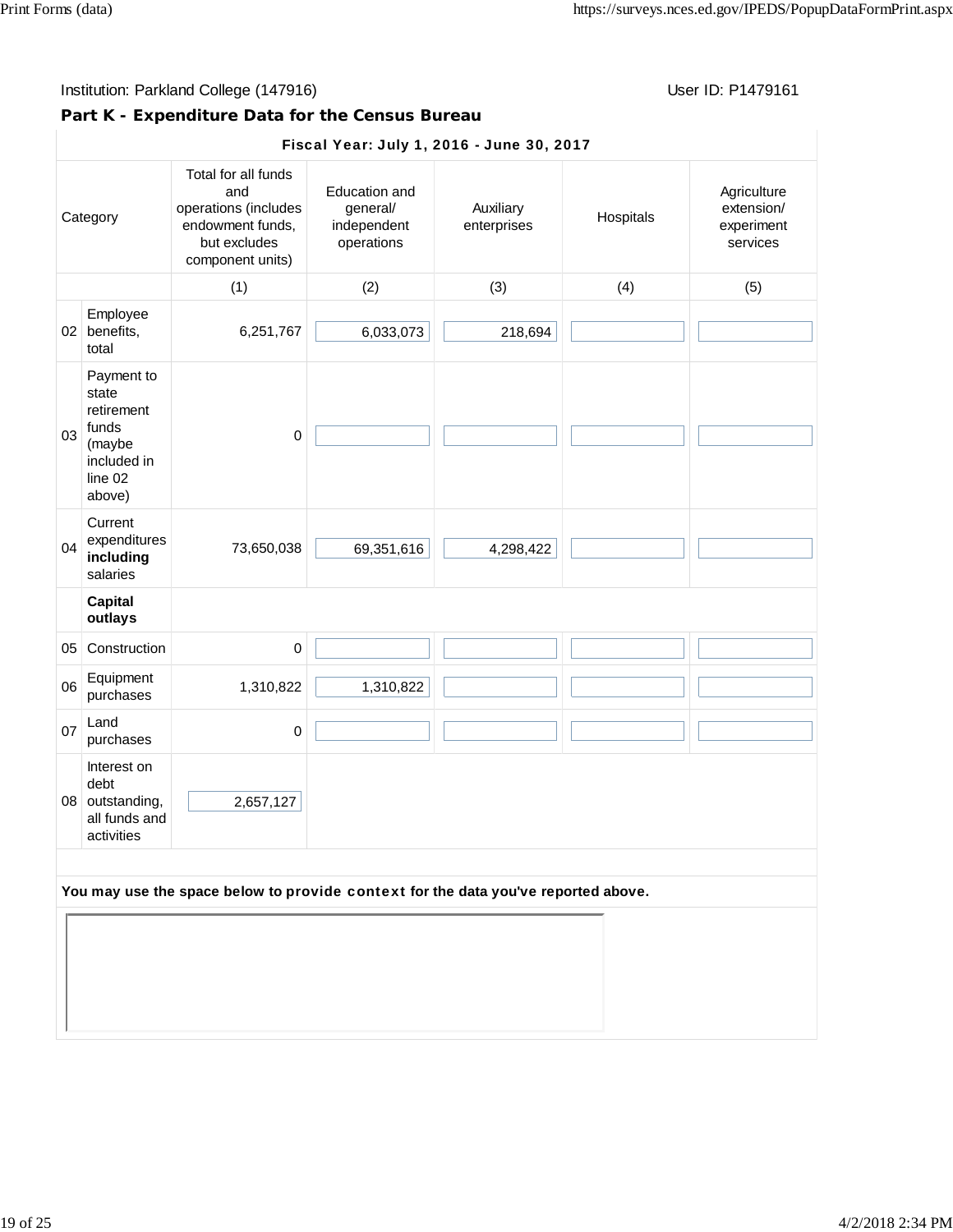#### Institution: Parkland College (147916) **Institution: Parkland College (147916**)

#### **Part L - Debt and Assets for Census Bureau, page 1**

## Fiscal Year: July 1, 2016 - June 30, 2017

|          | <b>Debt</b>                                             |            |  |  |  |  |
|----------|---------------------------------------------------------|------------|--|--|--|--|
| Category |                                                         | Amount     |  |  |  |  |
| 01       | Long-term debt outstanding at beginning of fiscal year  | 67,399,742 |  |  |  |  |
| 02       | Long-term debt issued during fiscal year                | 3,269,433  |  |  |  |  |
| 03       | Long-term debt retired during fiscal year               | 5,116,395  |  |  |  |  |
| 04       | Long-term debt outstanding at end of fiscal year        | 65,552,780 |  |  |  |  |
| 05       | Short-term debt outstanding at beginning of fiscal year | 3,662,655  |  |  |  |  |
| 06       | Short-term debt outstanding at end of fiscal year       | 4,187,669  |  |  |  |  |
|          |                                                         |            |  |  |  |  |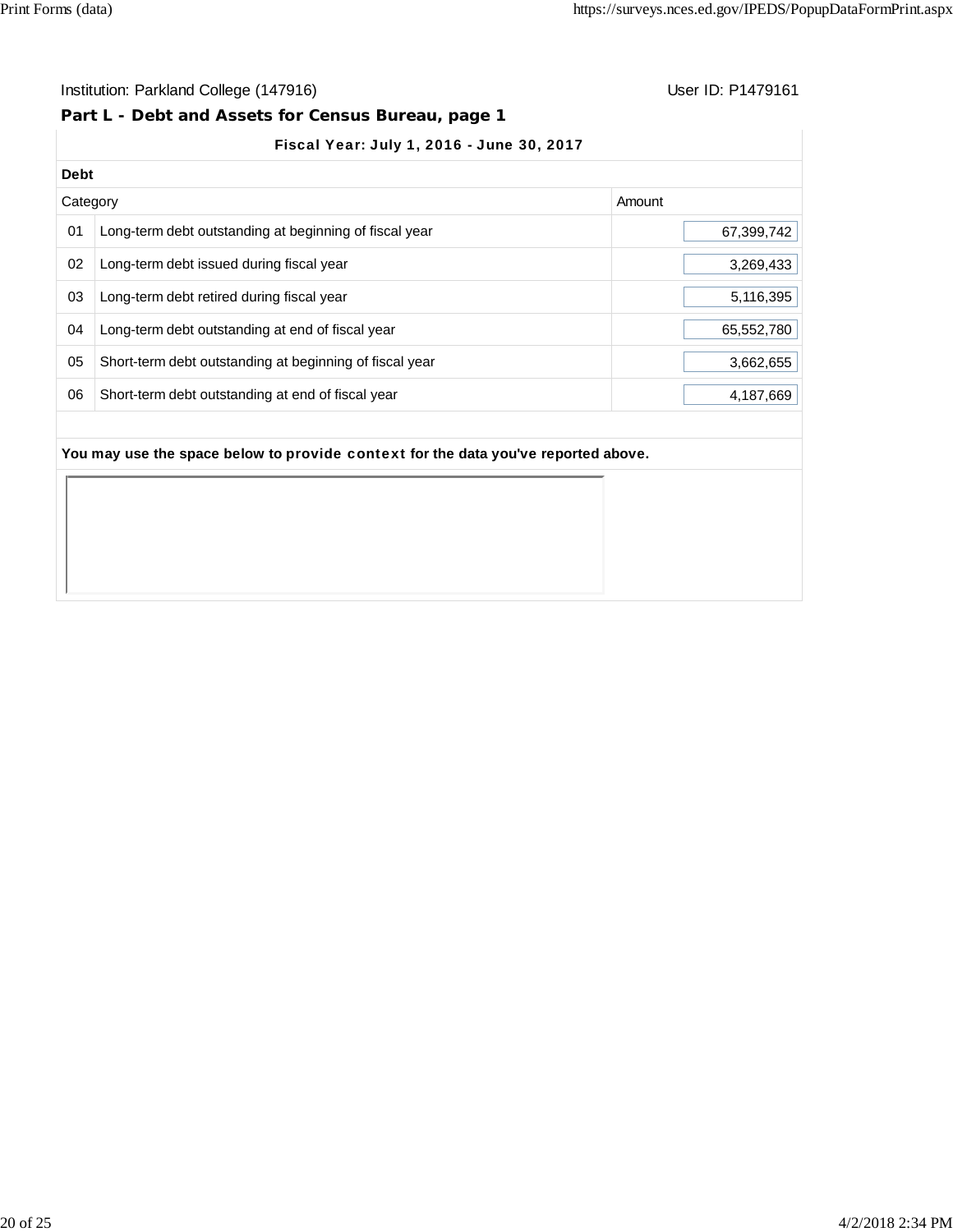# **Part L - Debt and Assets for Census Bureau, page 2**

|  |  | Fiscal Year: July 1, 2016 - June 30, 2017 |
|--|--|-------------------------------------------|
|  |  |                                           |

|    | <b>Assets</b>                                                                              |            |  |  |  |  |  |
|----|--------------------------------------------------------------------------------------------|------------|--|--|--|--|--|
|    | Category                                                                                   | Amount     |  |  |  |  |  |
| 07 | Total cash and security assets held at end of fiscal year in sinking or debt service funds |            |  |  |  |  |  |
| 08 | Total cash and security assets held at end of fiscal year in bond funds                    |            |  |  |  |  |  |
| 09 | Total cash and security assets held at end of fiscal year in all other funds               | 33,506,075 |  |  |  |  |  |
|    | You may use the space below to provide context for the data you've reported above.         |            |  |  |  |  |  |
|    |                                                                                            |            |  |  |  |  |  |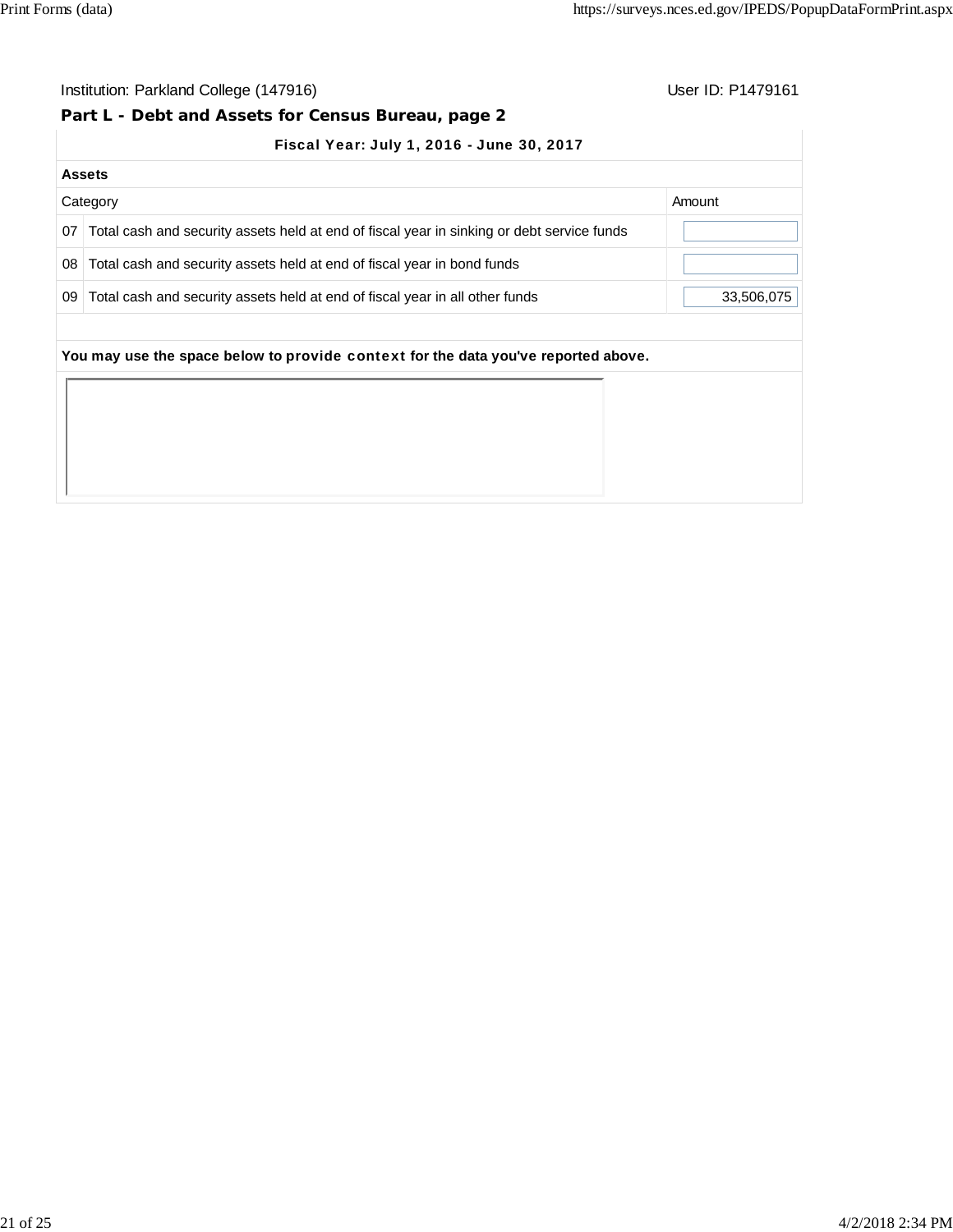User ID: P1479161

## **Prepared by**

The name of the preparer is being collected so that we can follow up with the appropriate person in the event that there are questions concerning the data. The Keyholder will be copied on all email correspondence to other preparers.

The time it took to prepare this component is being collected so that we can continue to improve our estimate of the reporting burden associated with IPEDS. Please include in your estimate the time it took for you to review instructions, query and search data sources, complete and review the component, and submit the data through the Data Collection System.

Thank you for your assistance.

| This survey component was prepared by: |        |                        |  |                             |  |                   |  |
|----------------------------------------|--------|------------------------|--|-----------------------------|--|-------------------|--|
|                                        |        | Keyholder              |  | <b>SFA Contact</b>          |  | <b>HR Contact</b> |  |
|                                        | ⊙      | <b>Finance Contact</b> |  | Academic Library<br>Contact |  | Other             |  |
|                                        | Name:  | Dave Donsbach          |  |                             |  |                   |  |
|                                        | Email: | ddonsbach@parkland.edu |  |                             |  |                   |  |
|                                        |        |                        |  |                             |  |                   |  |

#### **How many staff from your institution only were involved in the data collection and reporting process of this survey component?**

2.00 Number of Staff (including yourself)

#### **How many hours did you and others from your institution only spend on each of the steps below when responding to this survey component?**

*Exclude the hours spent collecting data for state and other reporting purposes.*

| <b>Staff</b><br>member | <b>Collecting Data</b><br><b>Needed</b> | <b>Revising Data to</b><br>Match<br><b>IPEDS Requirements</b> | <b>Entering Data</b> | <b>Revising and Locking</b><br>Data |  |
|------------------------|-----------------------------------------|---------------------------------------------------------------|----------------------|-------------------------------------|--|
| Your office            | 7.00<br>hours                           | 2.00<br>hours                                                 | 5.00<br>hours        | 0.00<br>hours                       |  |
| Other offices          | hours                                   | hours                                                         | hours                | hours                               |  |
|                        |                                         |                                                               |                      |                                     |  |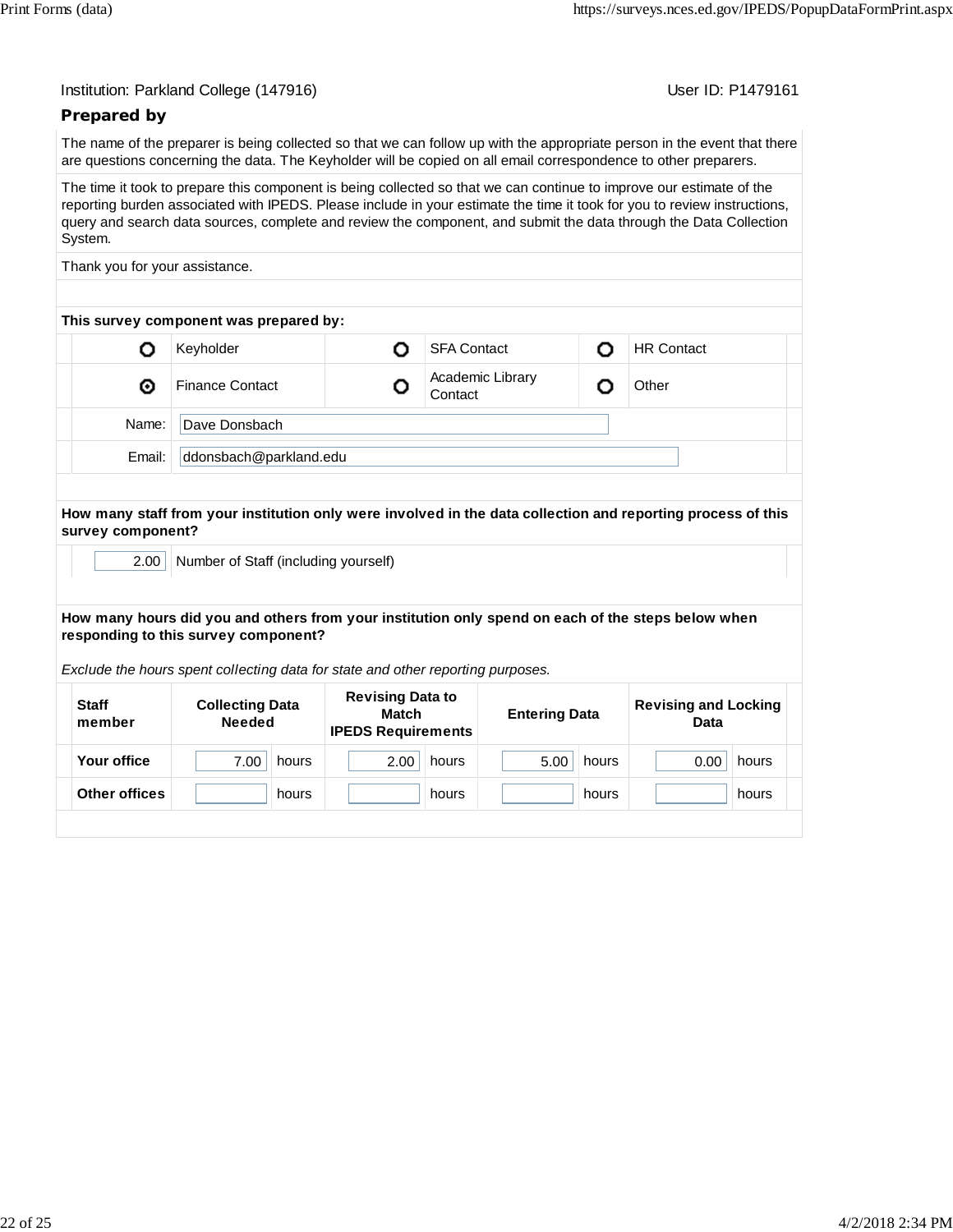Institution: Parkland College (147916) **Department College (1479161** User ID: P1479161

#### **Summary**

## **Finance Survey Summary**

IPEDS collects important information regarding your institution. All data reported in IPEDS survey components become available in the IPEDS Data Center and appear as aggregated data in various Department of Education reports. Additionally, some of the reported data appears specifically for your institution through the College Navigator website and is included in your institution's Data Feedback Report (DFR). The purpose of this summary is to provide you an opportunity to view some of the data that, when accepted through the IPEDS quality control process, will appear on the College Navigator website and/or your DFR. College Navigator is updated approximately three months after the data collection period closes and Data Feedback Reports will be available through the **Data Center and sent to your institution's CEO** in November 2017.

Please review your data for accuracy. If you have questions about the data displayed below after reviewing the data reported on the survey screens, please contact the IPEDS Help Desk at: 1-877-225-2568 or ipedshelp@rti.org.

| <b>Core Revenues</b>                 |                        |                                   |                                     |  |  |  |
|--------------------------------------|------------------------|-----------------------------------|-------------------------------------|--|--|--|
| <b>Revenue Source</b>                | <b>Reported values</b> | Percent of total core<br>revenues | Core revenues per FTE<br>enrollment |  |  |  |
| Tuition and fees                     | \$19,801,240           | 19%                               | \$3,674                             |  |  |  |
| State appropriations                 | \$5,751,369            | 6%                                | \$1,067                             |  |  |  |
| Local appropriations                 | \$28,188,258           | 27%                               | \$5,231                             |  |  |  |
| Government grants and contracts      | \$21,267,446           | 21%                               | \$3,946                             |  |  |  |
| Private gifts, grants, and contracts | \$21,955,410           | 21%                               | \$4,074                             |  |  |  |
| Investment income                    | \$233,382              | 0%                                | \$43                                |  |  |  |
| Other core revenues                  | \$6,262,979            | 6%                                | \$1,162                             |  |  |  |
| Total core revenues                  | \$103,460,084          | 100%                              | \$19,198                            |  |  |  |
|                                      |                        |                                   |                                     |  |  |  |
| Total revenues                       | \$107,636,785          |                                   | \$19,973                            |  |  |  |

Other core revenues include federal appropriations; sales and services of educational activities; other operating and nonoperating sources; and other revenues and additions (e.g., capital appropriations, capital grants and gifts, etc.). Core revenues exclude revenues from auxiliary enterprises (e.g., bookstores, dormitories), hospitals, and independent operations. For institutions reporting in Full parent/child relationships, core revenues per FTE enrollment amounts will not be allocated to child institutions.

| <b>Core Expenses</b>    |                        |                                   |                                     |  |  |
|-------------------------|------------------------|-----------------------------------|-------------------------------------|--|--|
| <b>Expense function</b> | <b>Reported values</b> | Percent of total core<br>expenses | Core expenses per FTE<br>enrollment |  |  |
| Instruction             | \$36,301,128           | 36%                               | \$6,736                             |  |  |
| Research                | \$0                    | 0%                                | \$0                                 |  |  |
| Public service          | \$2,985,828            | 3%                                | \$554                               |  |  |
| Academic support        | \$7,129,140            | 7%                                | \$1,323                             |  |  |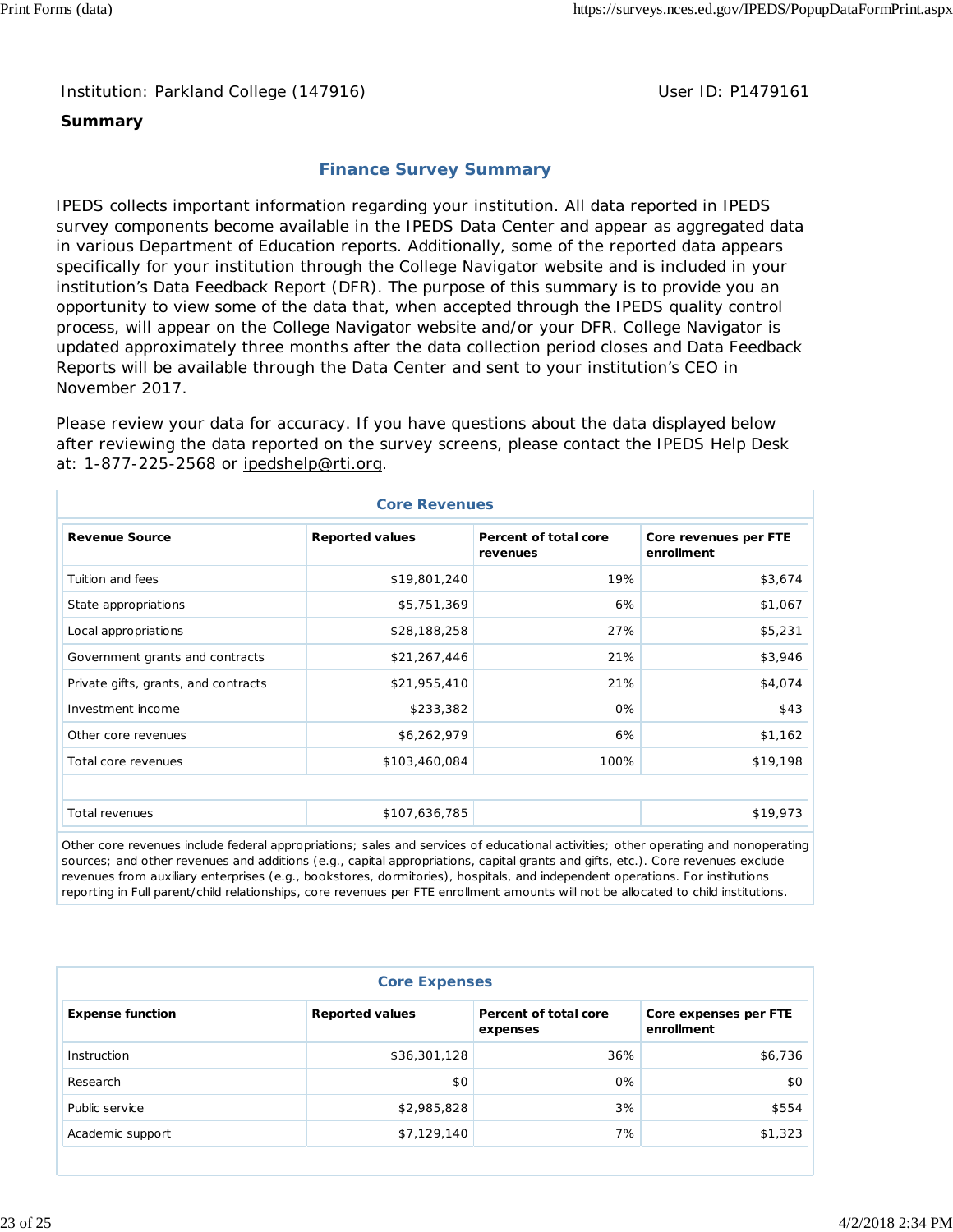| Institutional support | \$16,176,098  | 16%  | \$3,002  |
|-----------------------|---------------|------|----------|
| Student services      | \$6,759,422   | 7%   | \$1,254  |
| Other core expenses   | \$31,631,977  | 31%  | \$5,870  |
| Total core expenses   | \$100,983,593 | 100% | \$18,739 |
|                       |               |      |          |
| Total expenses        | \$105,282,015 |      | \$19,536 |

Other core expenses include scholarships and fellowships, net of discounts and allowances, and other expenses. Core expenses exclude expenses from auxiliary enterprises (e.g., bookstores, dormitories), hospitals, and independent operations. For institutions reporting in Full parent/child relationships, core expenses per FTE enrollment amounts will not be allocated to child institutions.

The full-time equivalent (FTE) enrollment used in this report is the sum of the institution's FTE undergraduate enrollment and FTE graduate enrollment (as calculated from or reported on the 12-month Enrollment component). FTE is estimated using 12 month instructional activity (credit and/or contact hours). All doctor's degree students are reported as graduate students.